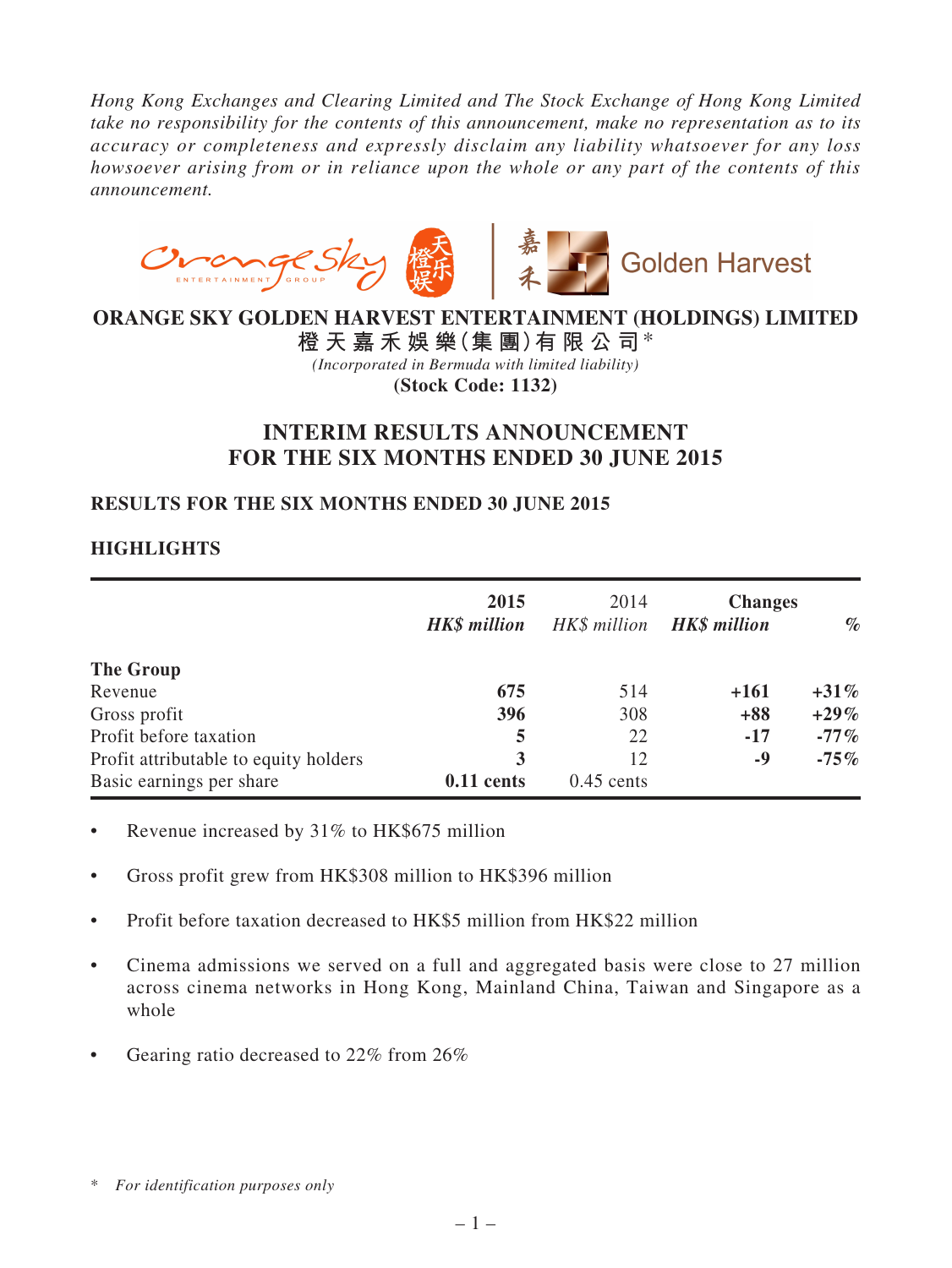## **INTERIM RESULTS**

The Board (the "Board") of directors (the "Directors" and each "Director") of Orange Sky Golden Harvest Entertainment (Holdings) Limited (the "Company") is pleased to announce the unaudited consolidated results of the Company and its subsidiaries (collectively, the "Group") for the six months ended 30 June 2015 together with the comparative figures for the preceding six months ended 30 June 2014. The consolidated results have been reviewed by the auditors and the audit committee of the Company (the "Audit Committee").

### **CONSOLIDATED INCOME STATEMENT**

|                                                                                                                                      | <b>Note</b>      | <b>Six months</b><br>ended<br>30 June 2015<br><b>HK\$'000</b><br>(Unaudited) | Six months<br>ended<br>30 June 2014<br>HK\$'000<br>(Unaudited) |
|--------------------------------------------------------------------------------------------------------------------------------------|------------------|------------------------------------------------------------------------------|----------------------------------------------------------------|
| <b>Revenue</b>                                                                                                                       | $\mathfrak{Z}$   | 675,141                                                                      | 514,495                                                        |
| Cost of sales                                                                                                                        |                  | (278,960)                                                                    | (206, 320)                                                     |
| <b>Gross profit</b>                                                                                                                  |                  | 396,181                                                                      | 308,175                                                        |
| Other revenue<br>Other net loss<br>Selling and distribution costs<br>General and administrative expenses<br>Other operating expenses | 5(c)             | 15,929<br>(3,143)<br>(372, 895)<br>(63, 135)<br>(69)                         | 35,132<br>(201)<br>(290, 506)<br>(49, 274)<br>(180)            |
| (Loss)/profit from operations                                                                                                        |                  | (27, 132)                                                                    | 3,146                                                          |
| Finance costs<br>Share of profits of joint ventures<br>Share of profits of associates                                                | 5(a)             | (19,169)<br>50,998<br>736                                                    | (23, 541)<br>41,845<br>592                                     |
| <b>Profit before taxation</b>                                                                                                        | 5                | 5,433                                                                        | 22,042                                                         |
| Income tax                                                                                                                           | 6                | (1,367)                                                                      | (8, 847)                                                       |
| <b>Profit for the period</b>                                                                                                         |                  | 4,066                                                                        | 13,195                                                         |
| <b>Attributable to:</b>                                                                                                              |                  |                                                                              |                                                                |
| Equity holders of the Company<br>Non-controlling interests                                                                           |                  | 3,104<br>962                                                                 | 12,139<br>1,056                                                |
|                                                                                                                                      |                  | 4,066                                                                        | 13,195                                                         |
| <b>Earnings per share</b>                                                                                                            | $\boldsymbol{7}$ |                                                                              |                                                                |
| <b>Basic</b>                                                                                                                         |                  | $0.11$ cents                                                                 | $0.45$ cents                                                   |
| Diluted                                                                                                                              |                  | $0.11$ cents                                                                 | $0.45$ cents                                                   |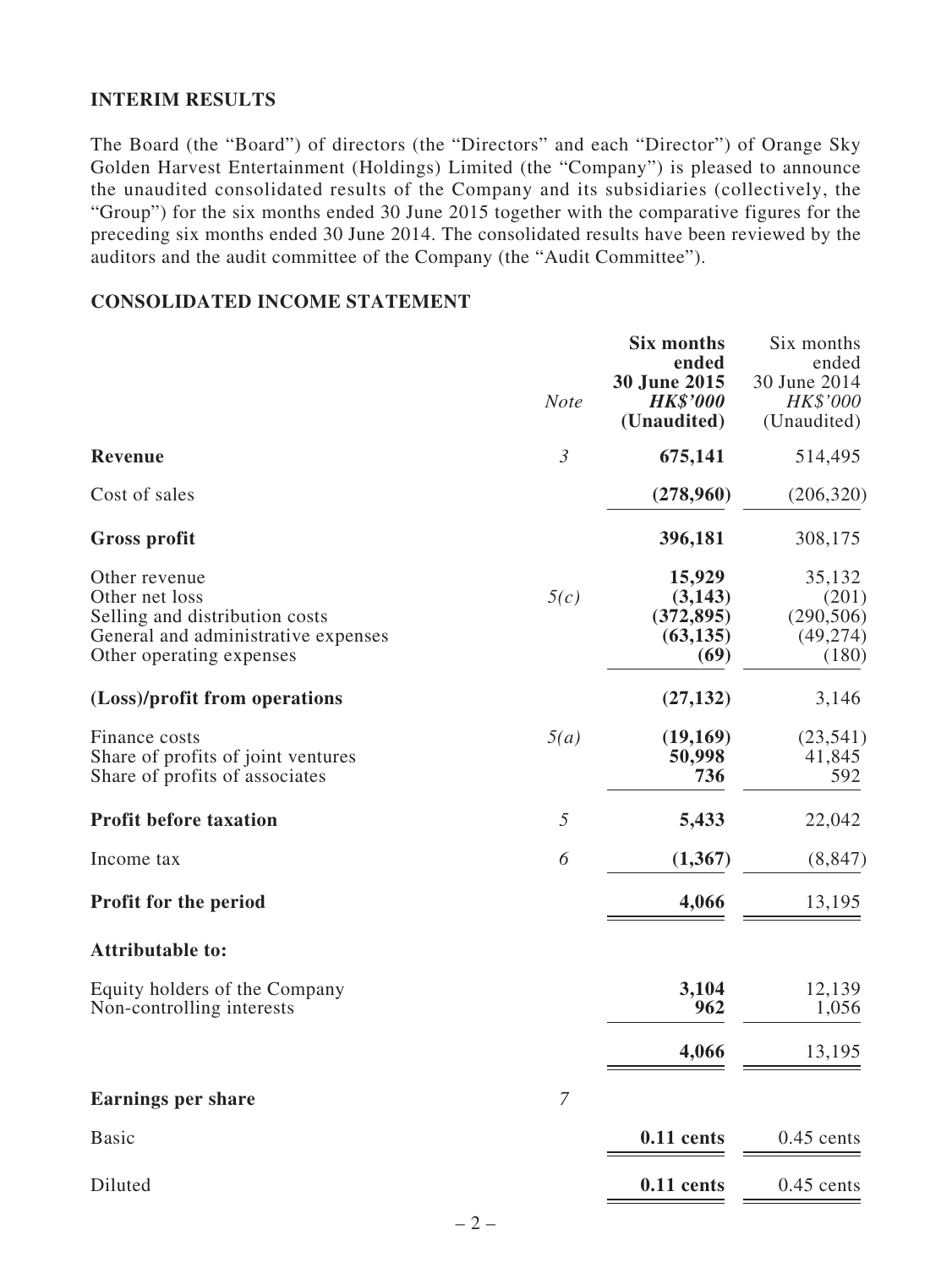# **CONSOLIDATED STATEMENT OF COMPREHENSIVE INCOME**

|                                                                | <b>Six months</b> | Six months   |
|----------------------------------------------------------------|-------------------|--------------|
|                                                                | ended             | ended        |
|                                                                | 30 June 2015      | 30 June 2014 |
|                                                                | <b>HK\$'000</b>   | HK\$'000     |
|                                                                | (Unaudited)       | (Unaudited)  |
| Profit for the period                                          | 4,066             | 13,195       |
| Other comprehensive income for the period:                     |                   |              |
| Items that may be reclassified subsequently to profit or loss: |                   |              |
| Exchange differences on translation of financial               |                   |              |
| statements of:                                                 |                   |              |
| — overseas subsidiaries                                        | (401)             | (6,319)      |
| — overseas joint ventures                                      | 4,911             | 2,214        |
| — overseas associates                                          | (31)              | (109)        |
|                                                                | 4,479             | (4,214)      |
| Total comprehensive income for the period                      | 8,545             | 8,981        |
| Total comprehensive income attributable to:                    |                   |              |
| Equity holders of the Company                                  | 7,562             | 8,007        |
| Non-controlling interests                                      | 983               | 974          |
| Total comprehensive income for the period                      | 8,545             | 8,981        |

*Note:* There is no tax effect relating to the above components of the comprehensive income.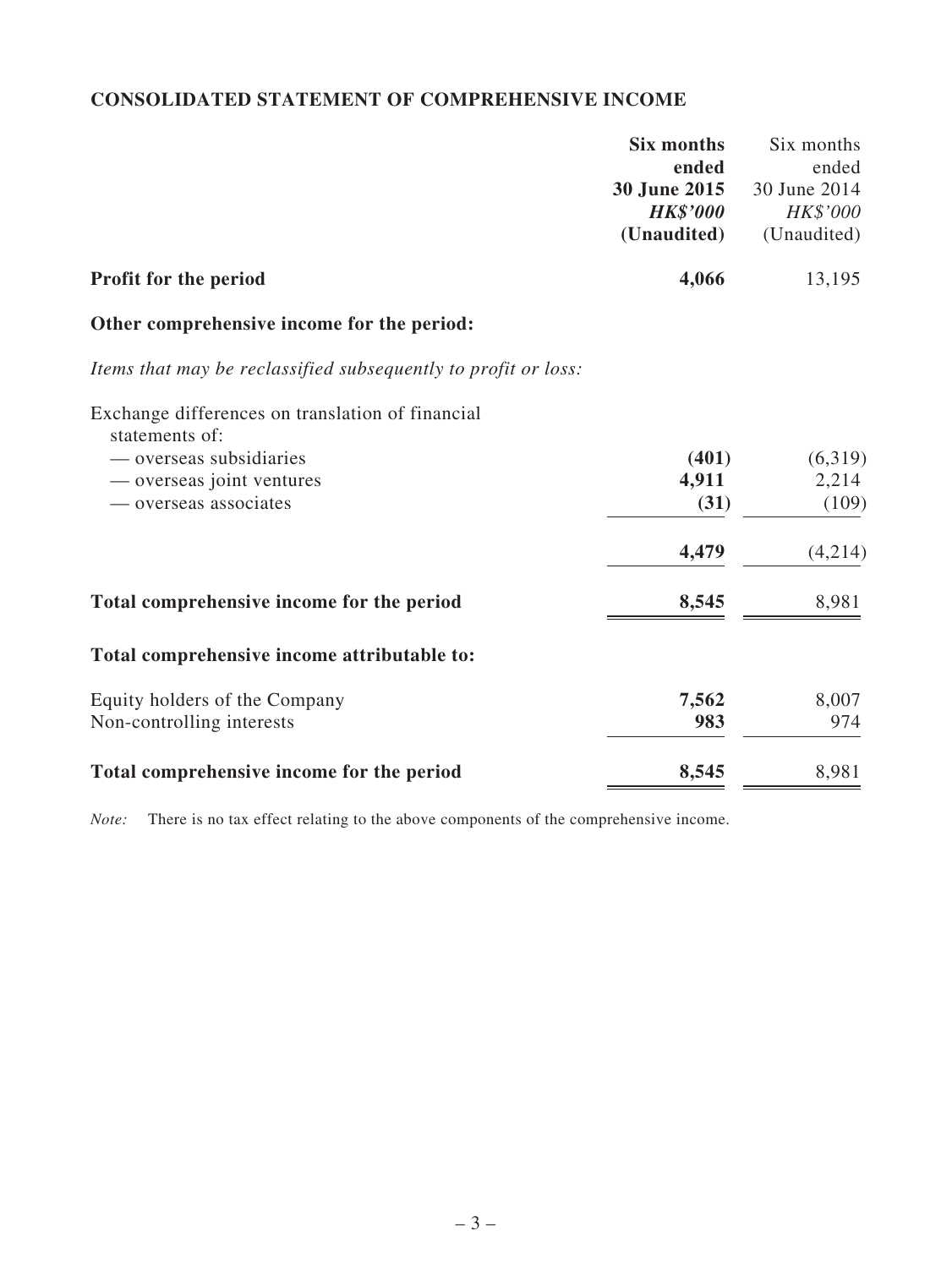# **CONSOLIDATED STATEMENT OF FINANCIAL POSITION**

|                                                                                                                                                                                                                                                                                                     | <b>Note</b> | As at<br>30 June<br>2015<br><b>HK\$'000</b><br>(Unaudited)                                                                 | As at<br>31 December<br>2014<br>HK\$'000<br>(Audited)                                                             |
|-----------------------------------------------------------------------------------------------------------------------------------------------------------------------------------------------------------------------------------------------------------------------------------------------------|-------------|----------------------------------------------------------------------------------------------------------------------------|-------------------------------------------------------------------------------------------------------------------|
| <b>Non-current assets</b>                                                                                                                                                                                                                                                                           |             |                                                                                                                            |                                                                                                                   |
| Investment properties<br>Property, plant and equipment<br>Interests in joint ventures<br>Interests in associates<br>Available-for-sale equity security<br>Other receivables, deposits and prepayments<br>Club memberships<br>Trademarks<br>Goodwill<br>Deferred tax assets<br>Pledged bank deposits |             | 150,225<br>1,432,628<br>263,046<br>10,759<br>6,750<br>94,748<br>2,490<br>80,524<br>87,212<br>45,044<br>21,875<br>2,195,301 | 150,488<br>1,377,940<br>243,271<br>12,415<br>94,928<br>2,490<br>80,524<br>73,658<br>31,782<br>21,880<br>2,089,376 |
| <b>Current assets</b>                                                                                                                                                                                                                                                                               |             |                                                                                                                            |                                                                                                                   |
| Inventories<br>Film rights<br>Trade receivables<br>Other receivables, deposits and prepayments<br>Pledged bank deposit<br>Deposits and cash                                                                                                                                                         | 8           | 7,914<br>82,510<br>133,137<br>227,198<br>313,082<br>763,841                                                                | 6,513<br>74,289<br>92,027<br>237,211<br>25,000<br>406,488<br>841,528                                              |
| <b>Current liabilities</b>                                                                                                                                                                                                                                                                          |             |                                                                                                                            |                                                                                                                   |
| <b>Bank</b> loans<br>Trade payables<br>Other payables and accrued charges<br>Deferred revenue<br>Obligations under finance leases<br>Taxation payable                                                                                                                                               | 9           | 244,960<br>138,006<br>149,644<br>190,922<br>17,036<br>16,239<br>756,807                                                    | 250,268<br>88,794<br>113,798<br>169,198<br>14,552<br>12,755<br>649,365                                            |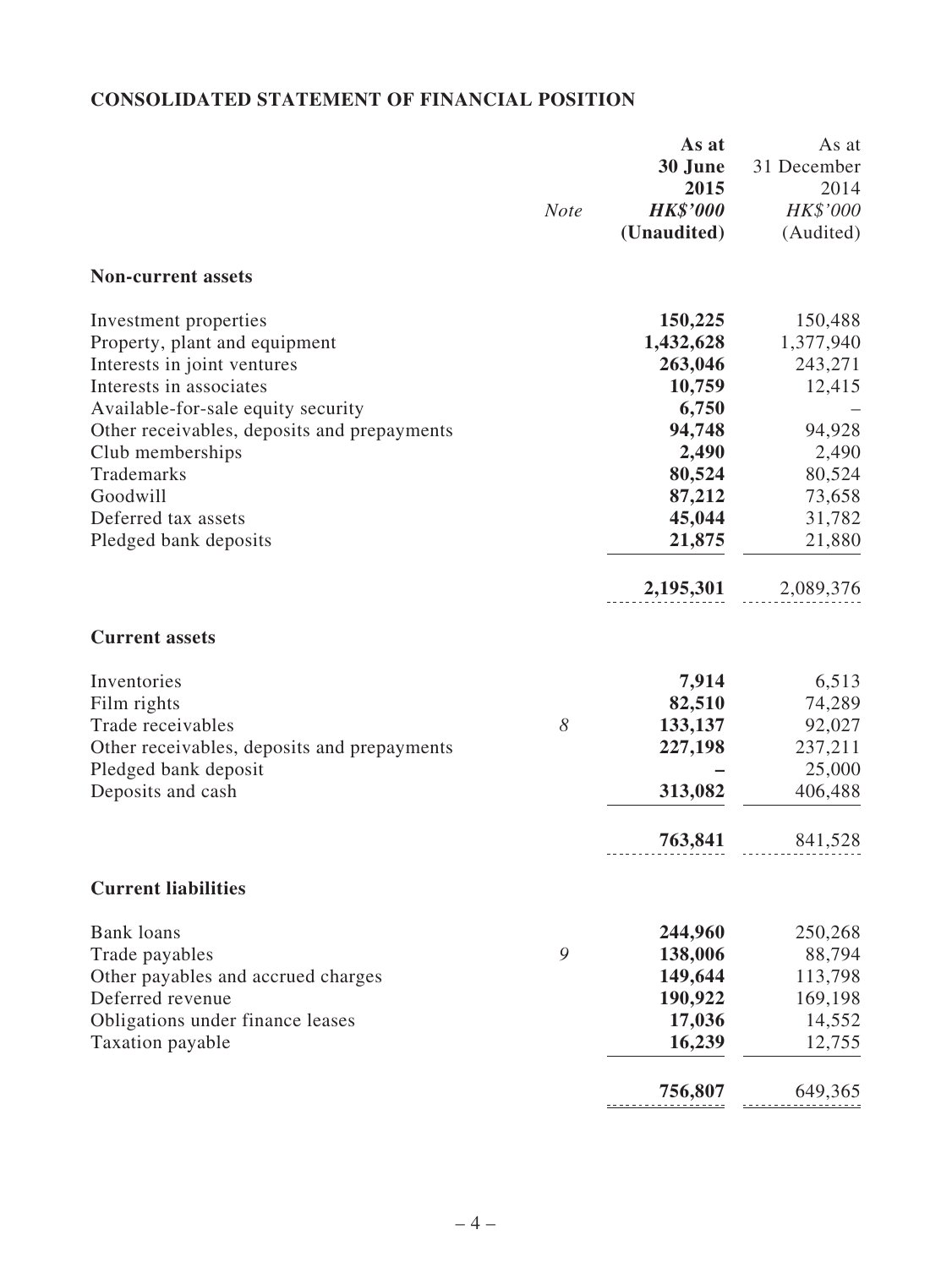|                                                |             | As at           | As at       |
|------------------------------------------------|-------------|-----------------|-------------|
|                                                |             | 30 June         | 31 December |
|                                                |             | 2015            | 2014        |
|                                                | <b>Note</b> | <b>HK\$'000</b> | HK\$'000    |
|                                                |             | (Unaudited)     | (Audited)   |
| <b>Net current assets</b>                      |             | 7,034           | 192,163     |
| <b>Total assets less current liabilities</b>   |             | 2,202,335       | 2,281,539   |
| <b>Non-current liabilities</b>                 |             |                 |             |
| <b>Bank</b> loans                              |             | 371,941         | 473,991     |
| Obligations under finance leases               |             | 26,635          | 16,183      |
| Deferred tax liabilities                       |             | 9,775           | 10,718      |
|                                                |             | 408,351         | 500,892     |
| <b>NET ASSETS</b>                              |             | 1,793,984       | 1,780,647   |
| <b>Capital and reserves</b>                    |             |                 |             |
| Share capital                                  |             | 274,252         | 274,252     |
| Reserves                                       |             | 1,502,510       | 1,494,948   |
| Total equity attributable to equity holders of |             |                 |             |
| the Company                                    |             | 1,776,762       | 1,769,200   |
| <b>Non-controlling interests</b>               |             | 17,222          | 11,447      |
| <b>TOTAL EQUITY</b>                            |             | 1,793,984       | 1,780,647   |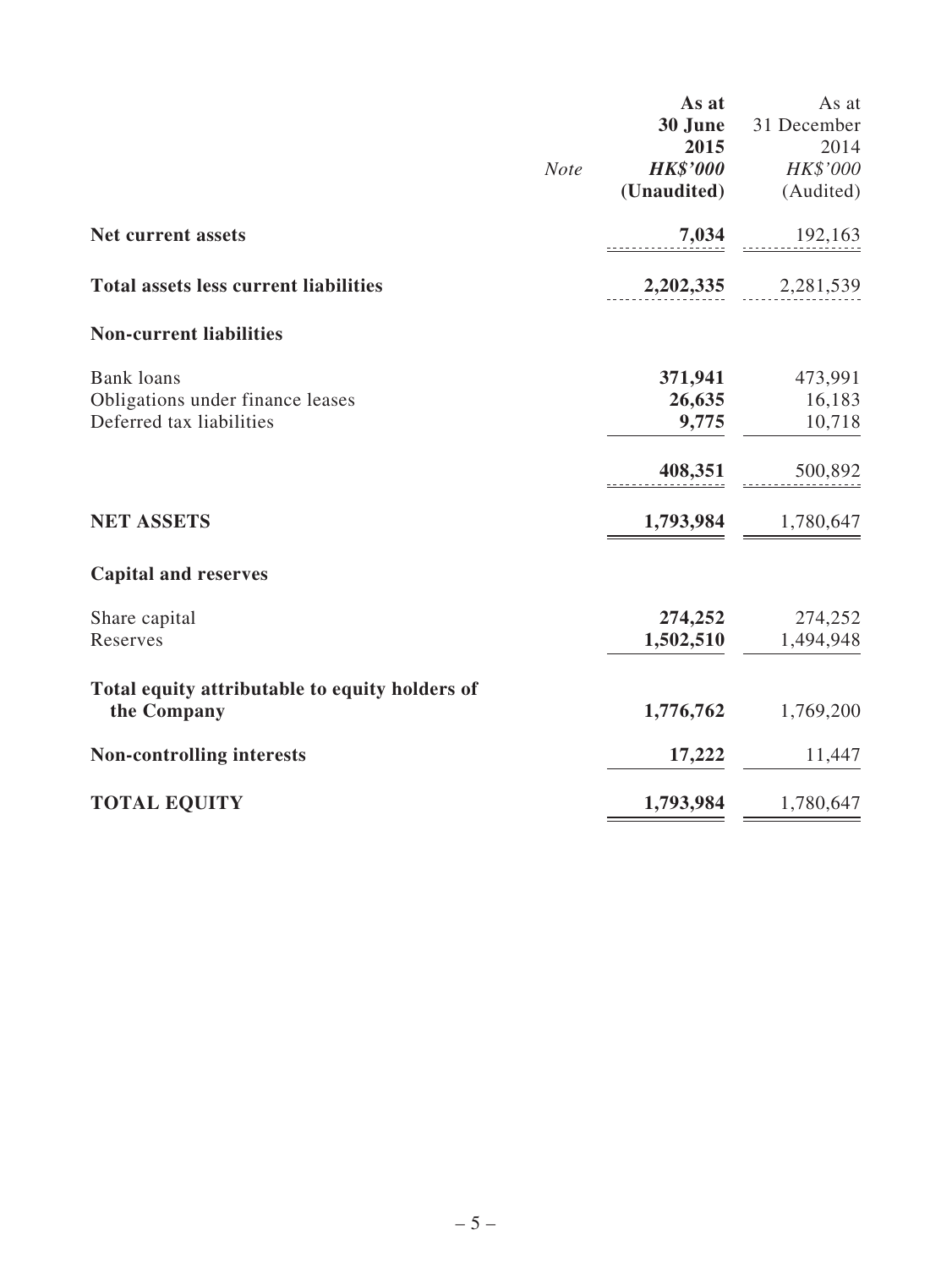# **NOTES TO THE UNAUDITED INTERIM FINANCIAL STATEMENTS**

### **1 BASIS OF PREPARATION**

The interim financial statements have been prepared in accordance with the applicable disclosure provisions of the Rules Governing the Listing of Securities on The Stock Exchange of Hong Kong Limited, including compliance with Hong Kong Accounting Standard ("HKAS") 34, *Interim financial reporting*, issued by the Hong Kong Institute of Certified Public Accountants ("HKICPA"). It was authorised for issue on 28 August 2015.

The interim financial statements have been prepared in accordance with the same accounting policies adopted in the 2014 annual financial statements, except for the accounting policies changes that are expected to be reflected in the 2015 annual financial statements. Details of any changes in accounting policies are set out in note 2.

The preparation of the interim financial statements in conformity with HKAS 34 requires management to make judgements, estimates and assumptions that affect the application of policies and reported amounts of assets and liabilities, income and expenses on a year to date basis. Actual results may differ from these estimates.

The interim financial statements contain condensed consolidated financial statements and selected explanatory notes. The notes include an explanation of events and transactions that are significant to an understanding of the changes in financial position and performance of the Group since the 2014 annual financial statements. The condensed consolidated interim financial statements and notes thereon do not include all of the information required for the full set of financial statements prepared in accordance with Hong Kong Financial Reporting Standards ("HKFRSs").

The interim financial statements are unaudited, but have been reviewed by KPMG in accordance with Hong Kong Standard on Review Engagements 2410, *Review of interim financial information performed by the independent auditor of the entity*, issued by the HKICPA.

### **2 CHANGES IN ACCOUNTING POLICIES**

The HKICPA has issued the following amendments to HKFRSs that are first effective for the current accounting period of the Group.

- *— Annual improvements to HKFRSs 2010–2012 cycle*
- *— Annual improvements to HKFRSs 2011–2013 cycle*

None of these developments has had a material effect on how the Group's results and financial position for the current or prior periods have been prepared or presented. The Group has not applied any new standard or interpretation that is not yet effective for the current accounting period.

### **3 REVENUE**

Revenue represents the income from the sale of film, video and television rights, film and television drama distribution, theatre operation, promotion and advertising fee income, agency and consultancy fee income and proceeds from the sale of audio visual products.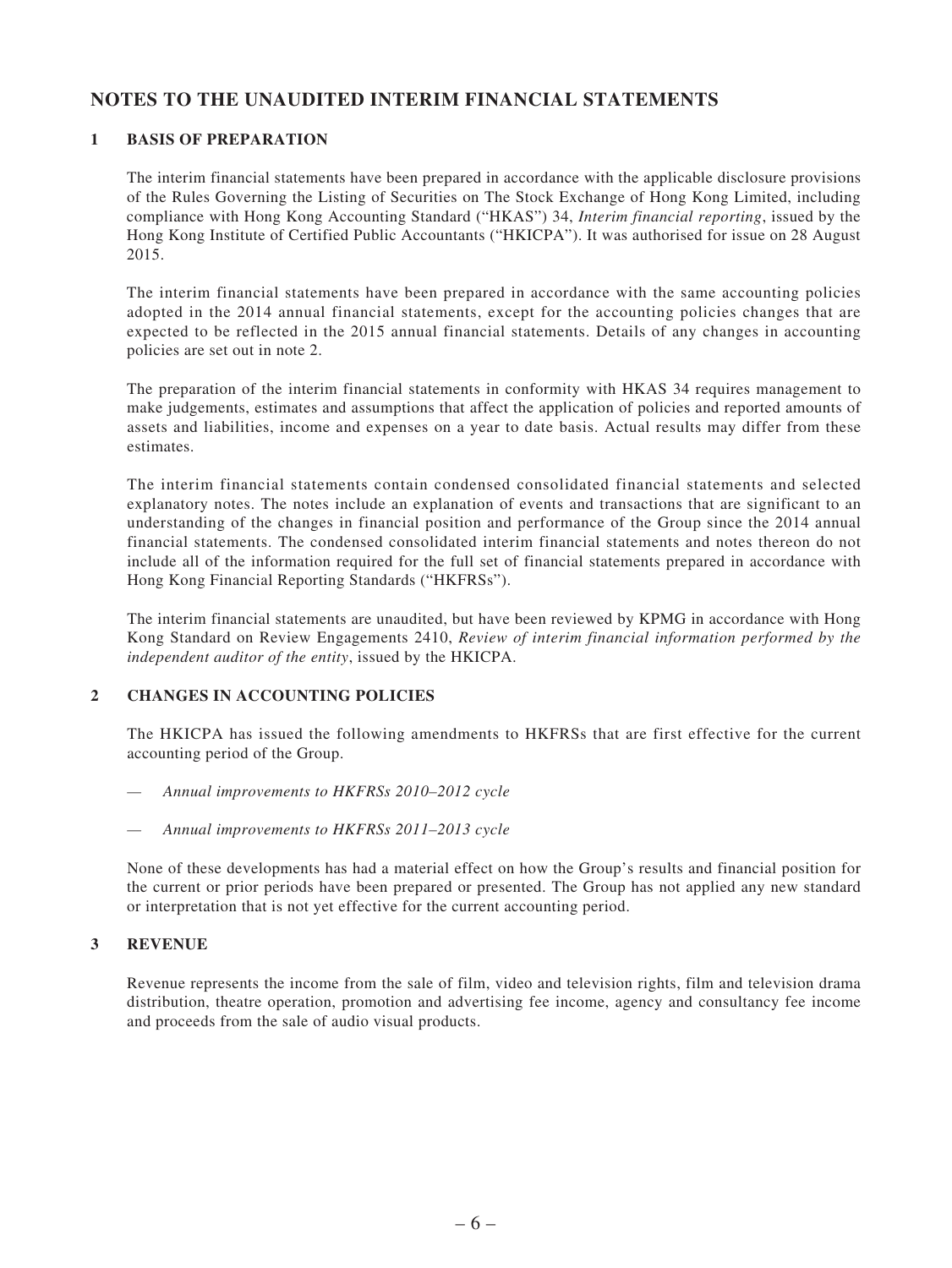#### **4 SEGMENT REPORTING**

The Group manages its businesses by geography. In a manner consistent with the way in which information is reported internally to the Group's most senior executive management for the purposes of resources allocation and performance assessment, the Group has presented the following reportable segments. No operating segments have been aggregated to form the reportable segments, which are as follows:

- Hong Kong
- Mainland China
- **Taiwan**
- Singapore

The results of the Group's revenue from external customers for entities located in Hong Kong, Mainland China, Taiwan and Singapore are set out in the table below.

Each of the above reportable segments primarily derives its revenue from film exhibition, film and video distribution, film and television programme production and the provision of advertising and consultancy services. The reportable segments, Taiwan and Singapore, represent the performance of the joint ventures operating in Taiwan and Singapore, respectively. For the purposes of assessing segment performance and allocating resources between segments, the Group's senior executive management monitors the revenue and results attributable to each reportable segment on the following bases:

#### **Segment revenue and results**

Revenue is allocated to the reporting segment based on the local entities' location of external customers. Expenses are allocated to the reportable segments with reference to sales generated by those segments and the expenses incurred by those geographical locations or which otherwise arise from the depreciation and amortisation of assets attributable to those segments.

The measure used for reporting segment profit is operating profit after taxation.

In addition to receiving segment information concerning operating profit after taxation, management is provided with segment information concerning revenue.

Management evaluates performance primarily based on operating profit including the share of results of joint ventures of each segment. Intra-segment pricing is generally determined on an arm's length basis.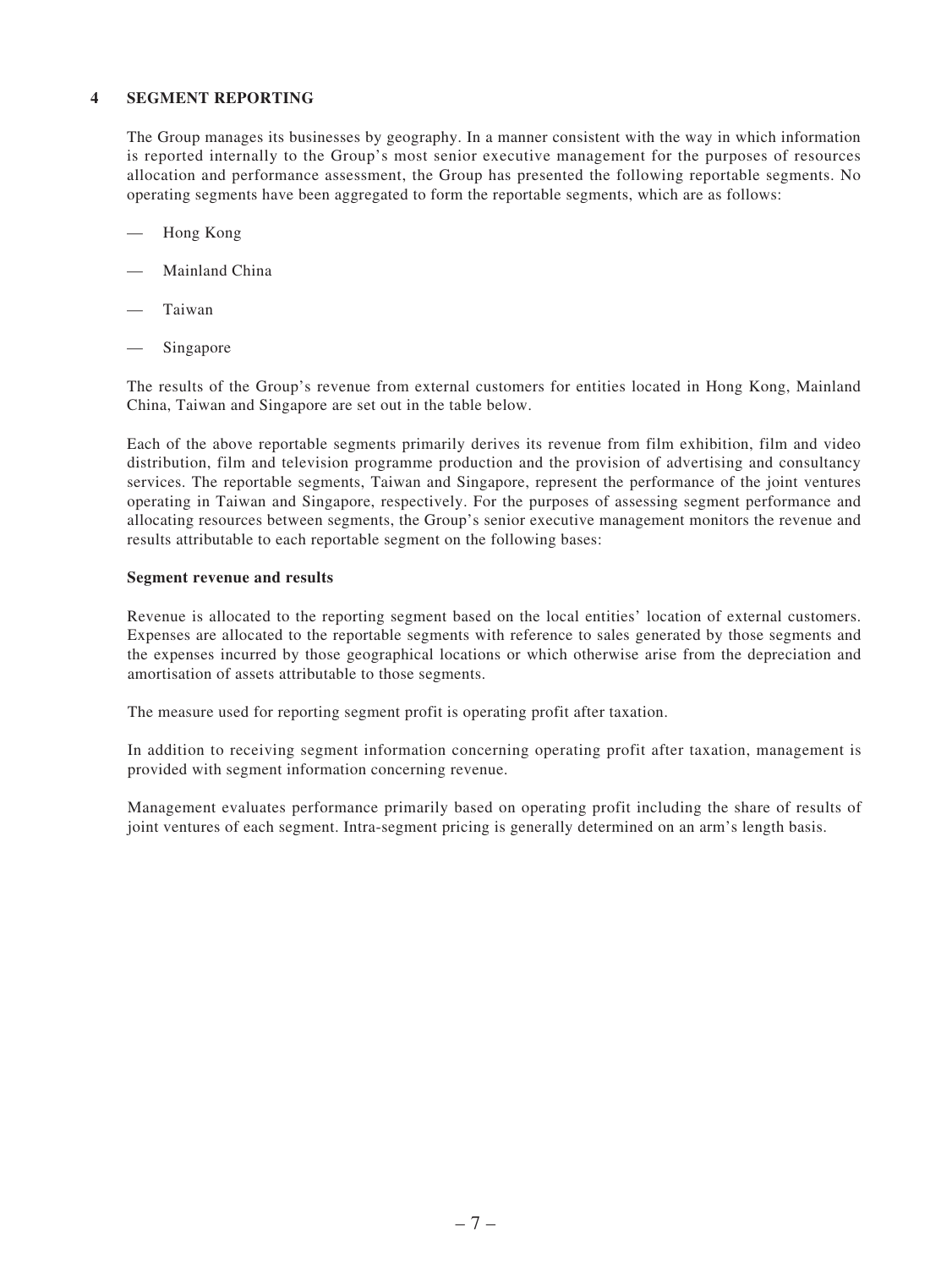Segment information regarding the Group's revenue and results by geographical market is presented below:

|                                                                                                                                              |                          |                          |                                  |                  |                         | Six months ended 30 June (unaudited) |                         |                  |                                             |                                            |
|----------------------------------------------------------------------------------------------------------------------------------------------|--------------------------|--------------------------|----------------------------------|------------------|-------------------------|--------------------------------------|-------------------------|------------------|---------------------------------------------|--------------------------------------------|
|                                                                                                                                              | <b>Hong Kong</b>         |                          | <b>Mainland China</b>            |                  | Taiwan                  |                                      | Singapore               |                  | Consolidated                                |                                            |
|                                                                                                                                              | 2015<br><b>HK\$'000</b>  | 2014<br>HK\$'000         | 2015<br><b>HK\$'000</b>          | 2014<br>HK\$'000 | 2015<br><b>HK\$'000</b> | 2014<br>HK\$'000                     | 2015<br><b>HK\$'000</b> | 2014<br>HK\$'000 | 2015<br><b>HK\$'000</b>                     | 2014<br>HK\$'000                           |
| Segment revenue:                                                                                                                             |                          |                          |                                  |                  |                         |                                      |                         |                  |                                             |                                            |
| Revenue from external customers<br>$-$ Exhibition<br>- Distribution and production<br>$-$ Corporate                                          | 128,375<br>12,647<br>552 | 105,284<br>17,661<br>690 | 543,629<br>608<br>$\overline{a}$ | 405,646<br>6,678 | 260,614<br>1,139        | 217,908<br>2,909                     | 201,600<br>5,321        | 202,083<br>4,710 | 1,134,218<br>19,715<br>552                  | 930,921<br>31,958<br>690                   |
| Reportable segment revenue                                                                                                                   | 141,574                  | 123,635                  | 544,237                          | 412,324          | 261,753                 | 220,817                              | 206,921                 | 206,793          | 1,154,485                                   | 963,569                                    |
| Reportable segment profit/(loss)<br>after taxation                                                                                           | 16,967                   | 3,518                    | (24,079)                         | (3,799)          | 19,881                  | 12,321                               | 29,249                  | 28,702           | 42,018                                      | 40,742                                     |
| <b>Reconciliation — Revenue</b>                                                                                                              |                          |                          |                                  |                  |                         |                                      |                         |                  |                                             |                                            |
| Reportable segment revenue<br>Share of revenue from joint ventures in Taiwan and Singapore<br>Elimination of intra-segment revenue<br>Others |                          |                          |                                  |                  |                         |                                      |                         |                  | 1,154,485<br>(468, 674)<br>(929)<br>(9,741) | 963,569<br>(427, 610)<br>(668)<br>(20,796) |
|                                                                                                                                              |                          |                          |                                  |                  |                         |                                      |                         |                  | 675,141                                     | 514,495                                    |
| Reconciliation — Profit before taxation                                                                                                      |                          |                          |                                  |                  |                         |                                      |                         |                  |                                             |                                            |
| Reportable profit after taxation from external customers<br>Unallocated operating expenses, net<br>Non-controlling interests<br>Income tax   |                          |                          |                                  |                  |                         |                                      |                         |                  | 42,018<br>(38, 914)<br>962<br>1,367         | 40,742<br>(28, 603)<br>1,056<br>8,847      |
| <b>Profit before taxation</b>                                                                                                                |                          |                          |                                  |                  |                         |                                      |                         |                  | 5,433                                       | 22,042                                     |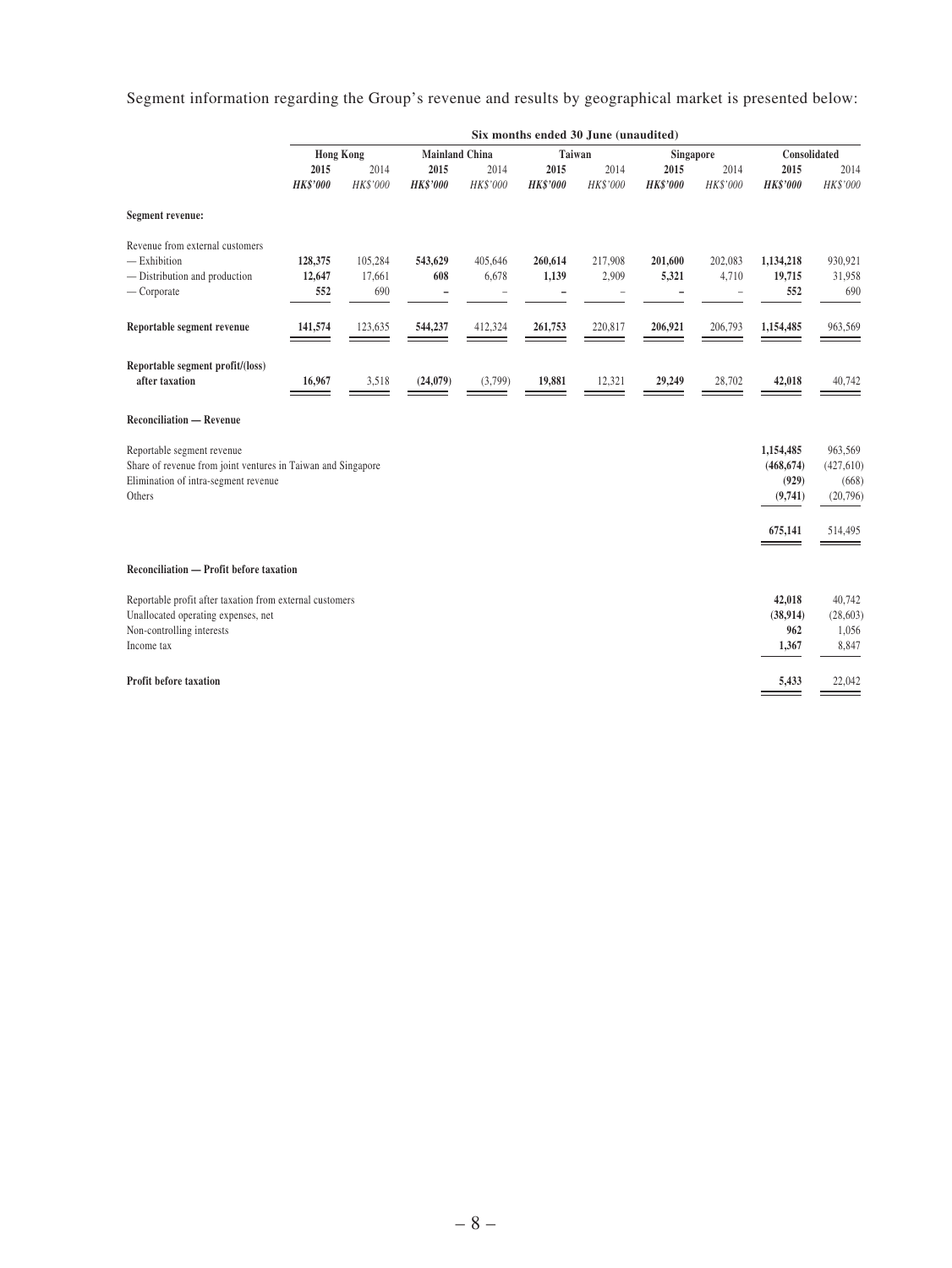### **5 PROFIT BEFORE TAXATION**

Profit before taxation is arrived at after charging/(crediting):

| Six months      | Six months      |
|-----------------|-----------------|
| ended           | ended           |
| 30 June 2015    | 30 June 2014    |
| <b>HK\$'000</b> | <i>HK\$'000</i> |
| (Unaudited)     | (Unaudited)     |
|                 |                 |
| 19,342          | 23,961          |
| 1,085           | 1,417           |
| 1,242           | 3,363           |
|                 |                 |
| 21,669          | 28,741          |
| (2,500)         | (5,200)         |
| 19,169          | 23,541          |
|                 |                 |

 $*$  The finance costs have been capitalised at rates ranging from 5.94% to 6.75% per annum (six months ended 30 June 2014: 3.44% to 8.19%).

#### **(b) Other items**

| Cost of inventories                                       | 16,884  | 13,641   |
|-----------------------------------------------------------|---------|----------|
| Cost of services provided                                 | 257,980 | 188,441  |
| Depreciation of property, plant and equipment             | 78,361  | 66,275   |
| Amortisation of film rights                               | 4,096   | 4,238    |
| Loss/(gain) on disposals of property, plant and equipment | 67      | (181)    |
| Exchange loss, net                                        | 3,629   | 5,684    |
| Interest income from bank deposits                        | (3,609) | (5,636)  |
| Other interest income (note)                              |         | (13,230) |

*Note:* The Group has a lease agreement with a related party in respect of a property in Mainland China. Upon the failure of the related party to deliver the property on time, the Group entered into a memorandum with the related party to extend the delivery date of the leased property and to charge interest at a rate of 7.5% per annum on the amount of the prepaid rental. During the period ended 30 June 2014, an amount of HK\$13,230,000 representing the interest on the prepaid rental for delay in the property handover was recorded as other revenue.

#### **(c) Other net loss**

Included in other net loss for the six months ended 30 June 2014 was an amount of HK\$3,594,000 representing compensation receivable from a contractor for delays in construction progress on opening together with punitive damages relating to certain new cinemas in Mainland China. No such income was recognised during the six months ended 30 June 2015.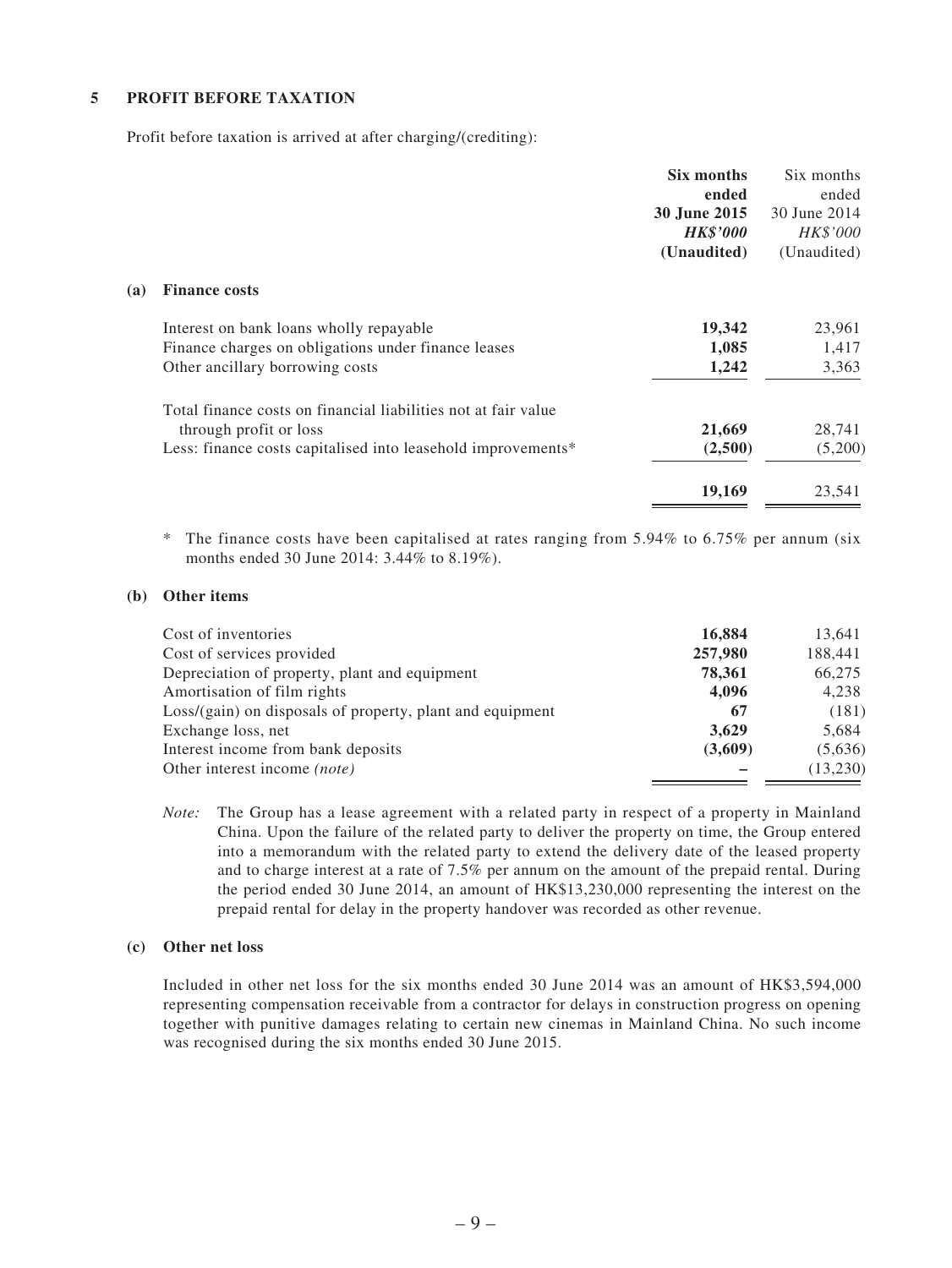### **6 INCOME TAX**

Taxation in the consolidated income statement represents:

| Six months                                                     | Six months   |
|----------------------------------------------------------------|--------------|
| ended                                                          | ended        |
| 30 June 2015                                                   | 30 June 2014 |
| <b>HK\$'000</b>                                                | HK\$'000     |
| (Unaudited)                                                    | (Unaudited)  |
| Group                                                          |              |
| Current income tax                                             |              |
| Provision for overseas tax<br>16,676                           | 7,572        |
| Over provision in respect of prior periods<br>(1,026)          | (751)        |
| 15,650                                                         | 6,821        |
| Deferred $tax -overse$                                         |              |
| (14, 283)<br>Origination and reversal of temporary differences | 2,026        |
| 1,367                                                          | 8,847        |

The provision for Hong Kong Profits Tax is calculated by applying the estimated annual effective tax rate of 16.5% (2014: 16.5%) to the six months ended 30 June 2015.

Taxation for overseas subsidiaries is similarly calculated using the estimated annual effective rates of taxation that are expected to be applicable in the relevant jurisdictions.

### **7 EARNINGS PER SHARE**

#### **(a) Basic earnings per share**

The calculation of basic earnings per share is based on the profit attributable to equity holders of the Company of HK\$3,104,000 (six months ended 30 June 2014: HK\$12,139,000) and the weighted average number of ordinary shares of 2,742,519,248 (2014: 2,679,819,248 shares) in issue during the period.

*Weighted average number of ordinary shares (basic)*

|                                                                                        | 2015<br><b>Number</b><br>of shares<br>(Unaudited) | 2014<br><i>Number</i><br>of shares<br>(Unaudited) |
|----------------------------------------------------------------------------------------|---------------------------------------------------|---------------------------------------------------|
| Weighted average number of ordinary shares and<br>issued ordinary shares as at 30 June | 2,742,519,248                                     | 2,679,819,248                                     |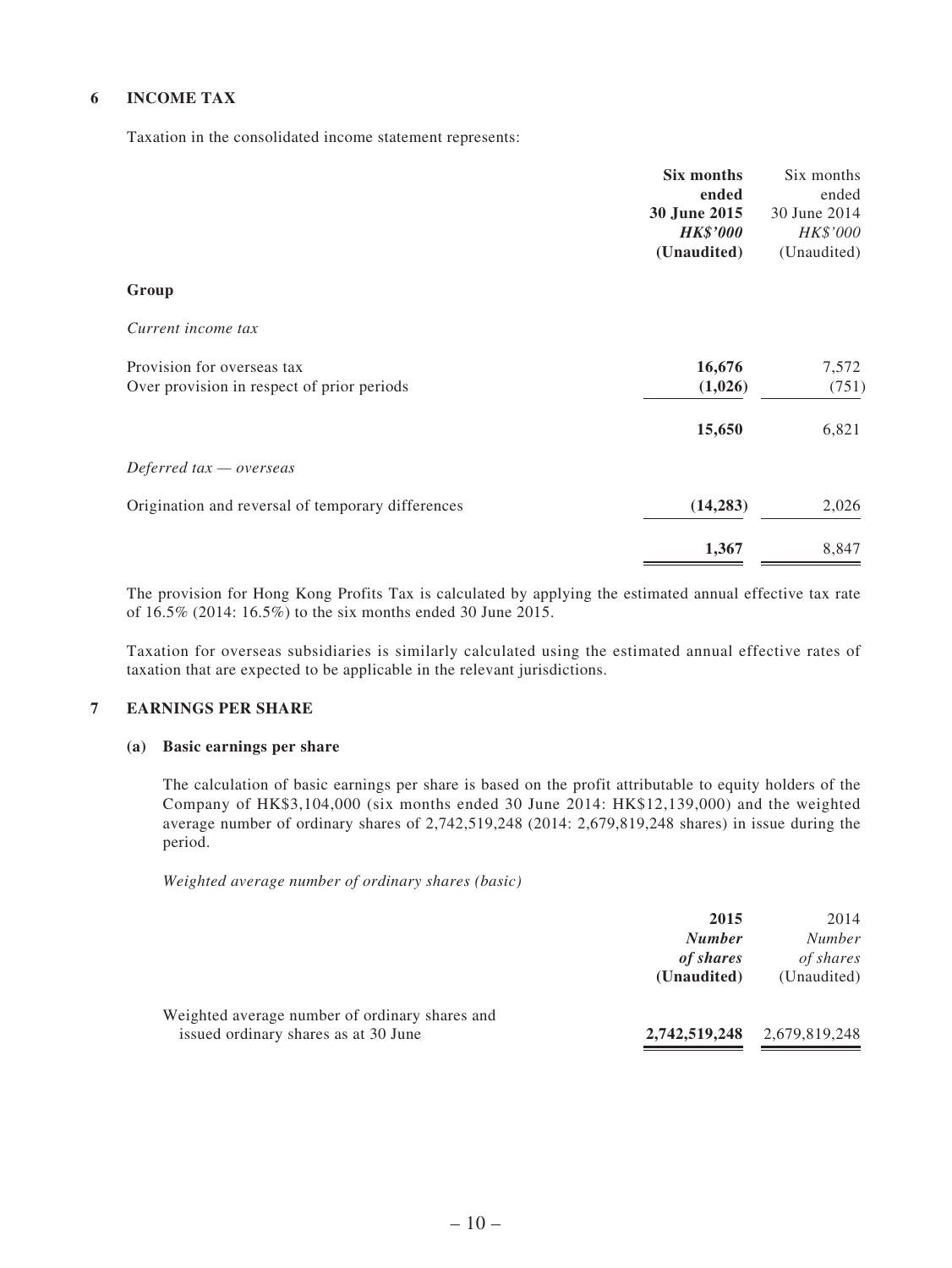#### **(b) Diluted earnings per share**

The calculation of diluted earnings per share is based on the profit attributable to ordinary equity holders of the Company of HK\$3,104,000 (six months ended 30 June 2014: HK\$12,139,000) and the weighted average number of ordinary shares of 2,742,519,248 (six months ended 30 June 2014: 2,685,806,266 shares), after adjusting for the effect of the potential dilution from ordinary shares issuable under the Company's share option schemes, calculated as follows:

*Weighted average number of ordinary shares (diluted)*

|                                                                                                               | 2015<br><b>Number</b><br>of shares<br>(Unaudited) | 2014<br>Number<br>of shares<br>(Unaudited) |
|---------------------------------------------------------------------------------------------------------------|---------------------------------------------------|--------------------------------------------|
| Weighted average number of ordinary shares at 30 June<br>Effect of deemed issue of shares under the Company's | 2,742,519,248                                     | 2,679,819,248                              |
| share option schemes for nil consideration                                                                    |                                                   | 5,987,018                                  |
| Weighted average number of ordinary shares (diluted) at 30 June                                               | 2,742,519,248                                     | 2,685,806,266                              |

#### **8 TRADE RECEIVABLES**

The Group usually grants credit periods ranging from one to three months. Each customer has a credit limit and overdue balances are regularly reviewed by management.

As of the end of the reporting period, the ageing analysis of trade receivables, based on the invoice date and net of allowance for doubtful debts, is as follows:

| As at           | As at       |
|-----------------|-------------|
| 30 June         | 31 December |
| 2015            | 2014        |
| <b>HK\$'000</b> | HK\$'000    |
| (Unaudited)     | (Audited)   |
| 91,917          | 68,900      |
| 9,313           | 2,909       |
| 6,797           | 1,530       |
| 25,110          | 18,688      |
| 133,137         | 92,027      |
|                 |             |

At 30 June 2015, trade receivables of the Group included amounts totalling HK\$29,971,000 (31 December 2014: HK\$21,161,000) due from related companies and an amount of HK\$988,000 (31 December 2014: HK\$5,150,000) due from a joint venture, which are unsecured, interest-free and recoverable within one year.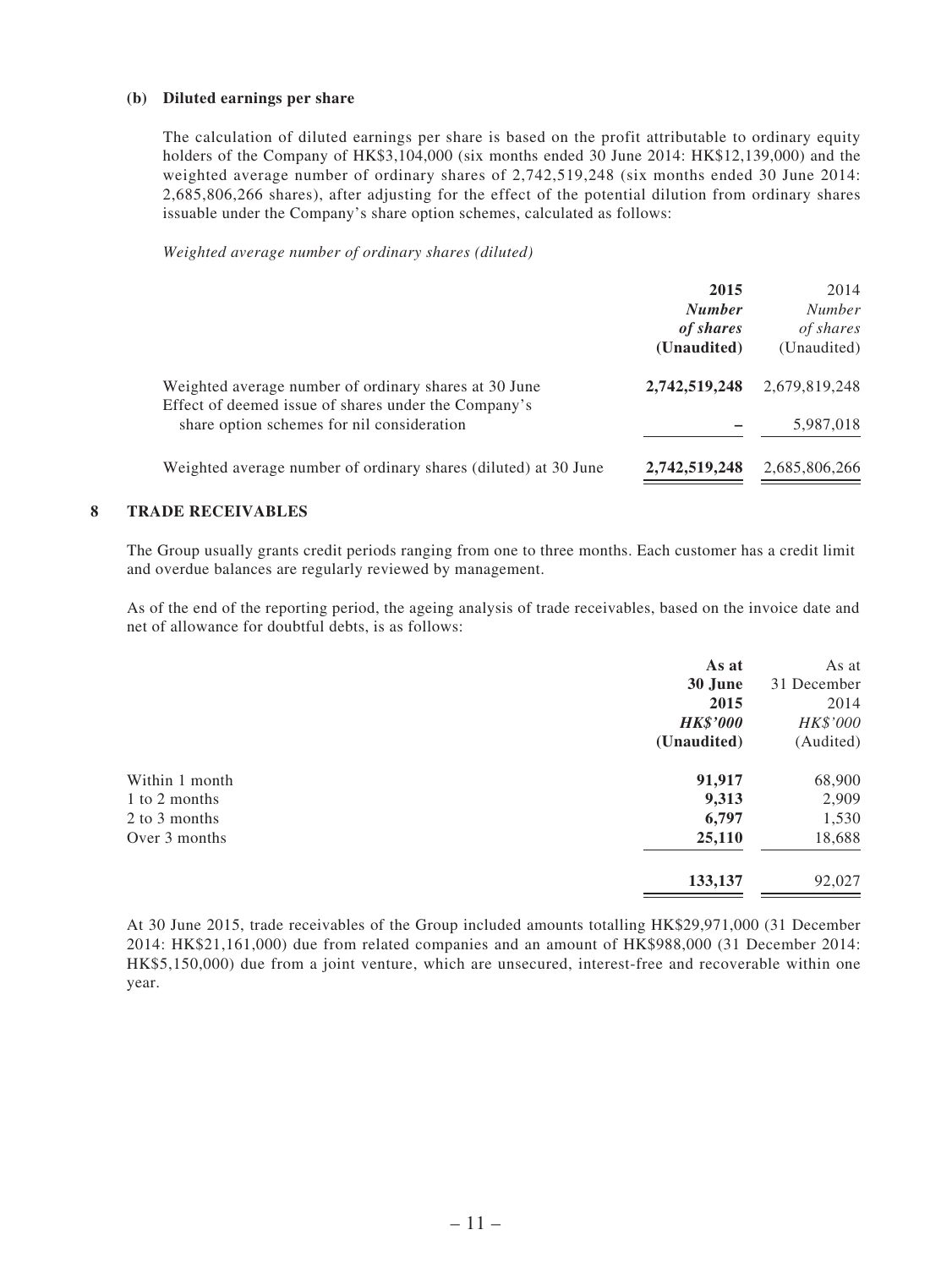### **9 TRADE PAYABLES**

The ageing analysis of trade payables at the end of the reporting period:

|                       | As at           | As at       |
|-----------------------|-----------------|-------------|
|                       | 30 June         | 31 December |
|                       | 2015            | 2014        |
|                       | <b>HK\$'000</b> | HK\$'000    |
|                       | (Unaudited)     | (Audited)   |
| Current to 3 months   | 94,501          | 57,884      |
| Within 4 to 6 months  | 6,084           | 1,382       |
| Within 7 to 12 months | 4,496           | 7,265       |
| Over 1 year           | 32,925          | 22,263      |
|                       | 138,006         | 88,794      |
|                       |                 |             |

As at 30 June 2015, the trade payables of the Group included amounts totalling HK\$48,829,000 (31 December 2014: HK\$23,480,000) due to related companies which are unsecured, interest-free and repayable on demand.

#### **10 EVENTS AFTER THE REPORTING PERIOD**

Subsequent to the end of the reporting period, the Group acquired two companies which are engaged in theatre operation in Mainland China from independent third parties. The total purchase consideration was RMB24,000,000 (equivalent to approximately HK\$30,000,000).

Subsequent to the end of the reporting period, the Company granted share options to certain eligible participants, subject to their respective acceptance, to subscribe for a total of 140,160,000 ordinary shares of HK\$0.10 each in the share capital of the Company.

Subsequent to the end of the reporting period, the Group entered into agreements with banks for the granting of new banking facilities of HK\$160,000,000 in aggregate.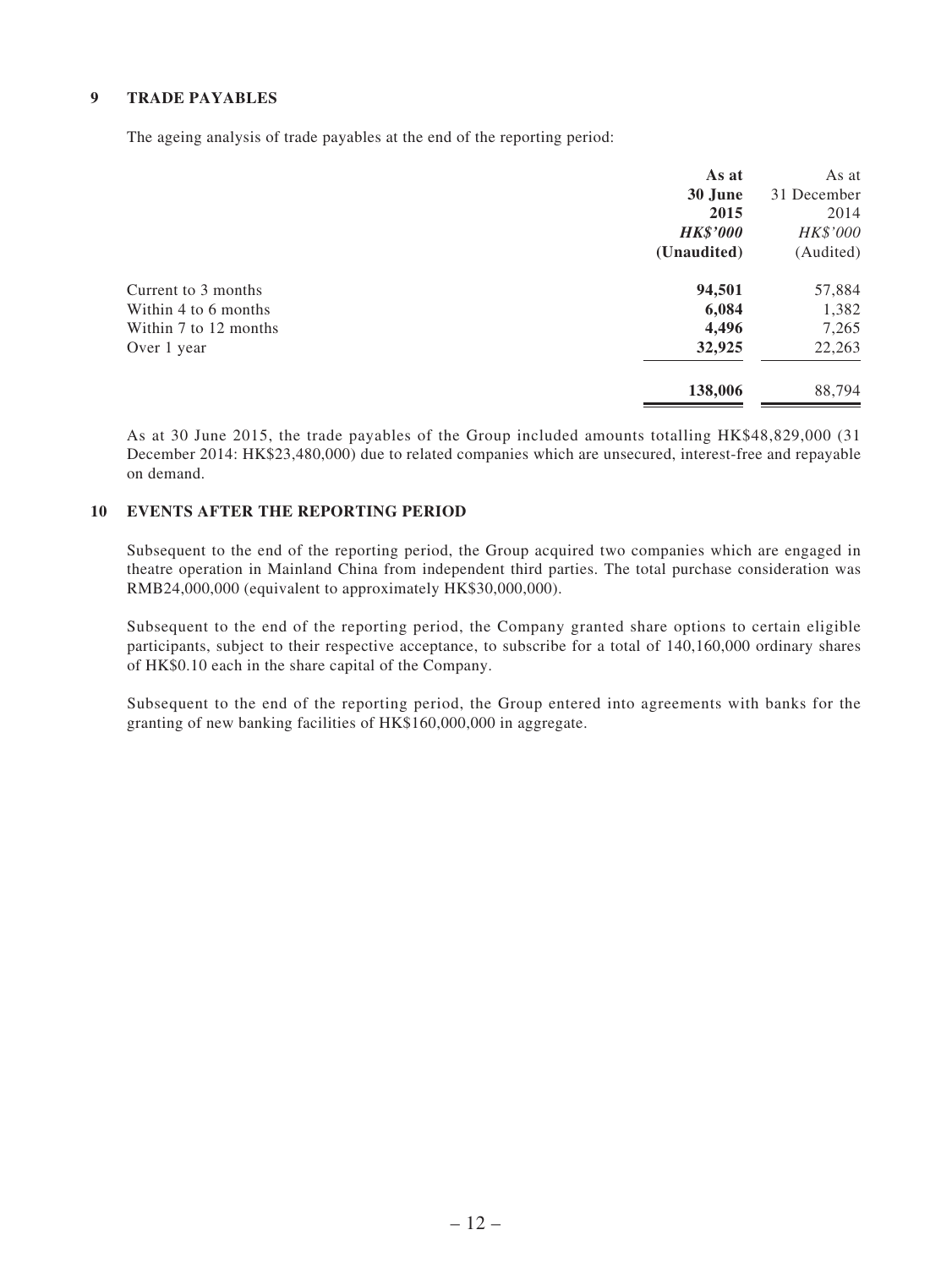# **MANAGEMENT DISCUSSION AND ANALYSIS**

### **Operation and Financial Review**

During the period under review, the Group recorded revenue of HK\$675 million, representing an increase of 31% from HK\$514 million of the corresponding period last year. Gross profit margin remained stable at 59% (30 June 2014: 60%) for the reporting period. Net profit attributable to equity holders amounted to HK\$3.1 million, representing a decrease of 74% from HK\$12.1 million compared to the corresponding period last year.

The increase in revenue in the first half of the year was attributable to more audience drawing films which were released in both Hong Kong and Mainland China regions as well as the addition of 11 new multiplexes with 75 screens in Mainland China compared to the same period last year. The majority of our cinemas operating in Hong Kong and Mainland China recorded steady growth and the Group's operating profit slightly increased by 9% compared to the same period last year. However, the net profit of the Group reduced to HK\$3.1 million from HK\$12.1 million in the first half of 2015 due to a one-off compensation interest income for a delay in handover of a cinema site recognised in the same period last year.

As at 30 June 2015, the cash and cash equivalents of the Group amounted to HK\$313 million (31 December 2014: HK\$406 million). The Group's gearing ratio decreased to 22% as at 30 June 2015 (31 December 2014: 26%). This was mainly due to the repayment of bank borrowings by the Group during the period.

## **Business Review**

# *Film Exhibition*

During the six months ended 30 June 2015, the Group operated 93 cinemas with 690 screens across Mainland China, Hong Kong, Taiwan and Singapore, an increase of 16% and 17% respectively from 80 cinemas with 592 screens for the corresponding period last year. The Group's cinemas served close to 27 million guests during the period, representing an increase of 35% as compared with the last reporting period. Gross box office receipts on a full and aggregated basis, were registered at HK\$1,436 million, representing a growth of 25% over last year. The major Hollywood blockbusters released during this period were *Fast & Furious 7 (*狂野時速*7), Avengers: Age of Ultron (*復仇者聯盟2: 奧創紀元*), Jurassic World (*侏羅紀世 界*), The Hobbit: The Battle of the Five Armies (*哈比人: 五軍之戰*).* The major Chinese language blockbusters were *Little Big Master (*五個小孩的校長*)* in Hong Kong; *From Vegas to Macau II (*賭城風雲2*)* in Hong Kong and Mainland China; *SPL2 (*殺破狼 II*)* and *Dragon Blade (*天將雄獅*)* in Mainland China; *The Wonderful Wedding (*大囍臨門*)* in Taiwan and *Ah Boy to Men 3: Frogmen (*新兵正傳3之蛙人傳*)* in Singapore.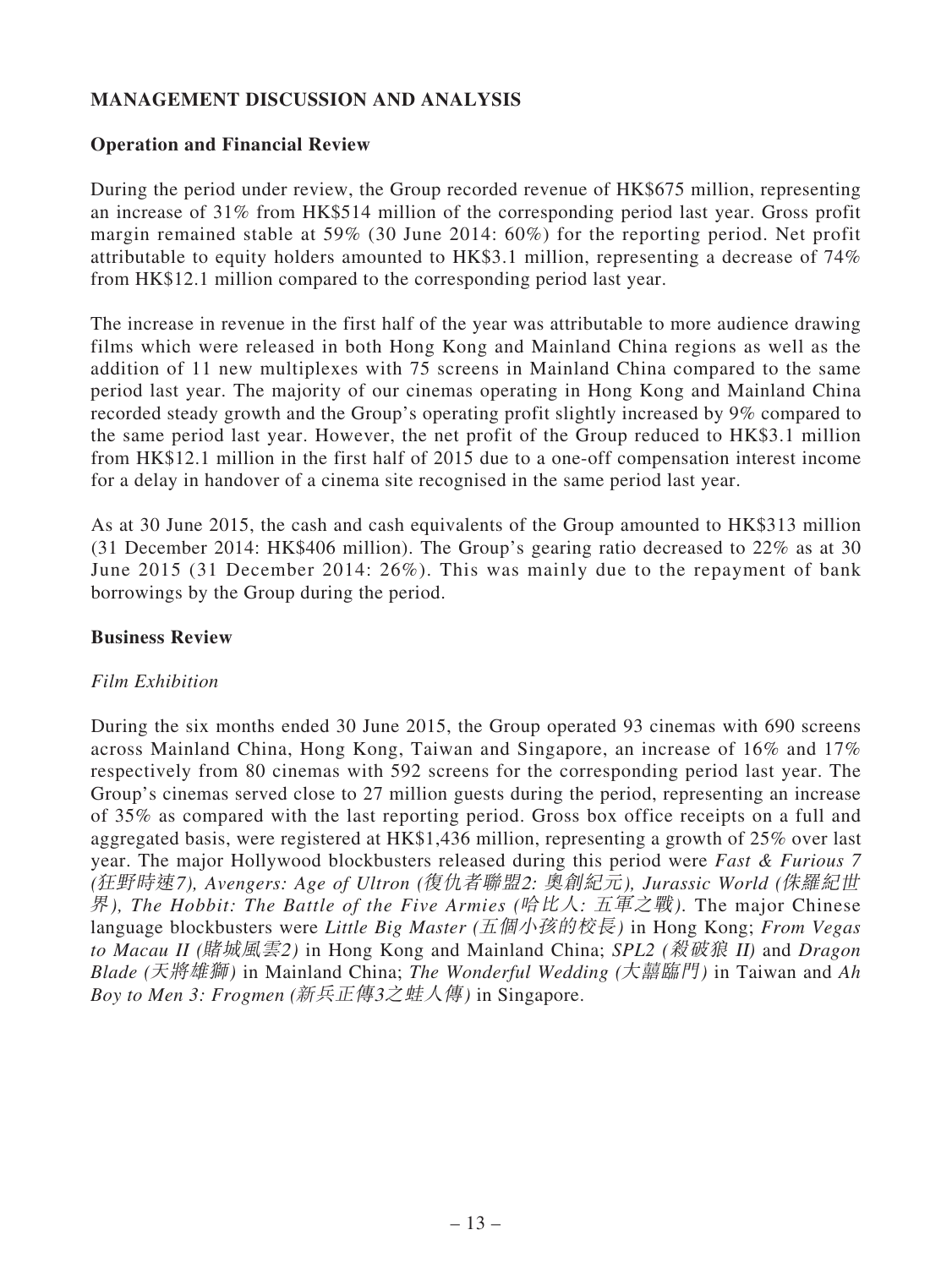### **Operating Statistics of the Group's Cinemas**

*(For the six months ended 30 June 2015)*

|                                   | <b>Mainland</b><br>China | <b>Hong Kong</b> | Taiwan | <b>Singapore</b> |
|-----------------------------------|--------------------------|------------------|--------|------------------|
| Number of cinemas*                | 63 <i>(note)</i>         |                  |        |                  |
| Number of screens*                | 447                      | 24               | 127    | 92               |
| Admissions ( <i>million</i> )     | 12                       | 1.4              | 8.8    | 4.7              |
| Net average ticket price $(HK\$ ) | 39                       | 80               | 62     | 59               |

as of  $30$  June  $2015$ 

*Note:* Three more cinemas in Mainland China have completed construction and are applying for licenses, of which one cinema had already commenced business in July 2015 and the remaining two cinemas are expected to be opened before December 2015. In addition, sales and purchase agreements for three cinemas were signed in July 2015 and the handover date is scheduled for October 2015.

The Group is committed to pursue visual and audio effect perfection to bring in a new moviegoing experience for our audiences. Currently, all screens in Mainland China, Hong Kong, Taiwan and Singapore have been fully installed with digital projection equipment and the majority of the Group's screens are 3D compatible. Apart from digital IMAX® screens and ultra-high resolution Sony 4K Projection System, the Group also has  $4DX^{TM}$  and D-Box Motion Chairs as well as advanced panorama Dolby Atmos sound systems installed in some of our theatres in different regions.

### *Mainland China*

### *Operating Statistics of the Group's Cinemas in Mainland China*

|                                                                     | <b>June 2015</b> | June 2014 |
|---------------------------------------------------------------------|------------------|-----------|
| Number of cinemas*                                                  | $63$ (note)      | 52        |
| Number of screens*                                                  | 447              | 372       |
| Admissions (million)                                                | 12               | 7.6       |
| Net average ticket price <i>(RMB)</i>                               | 31               | 32        |
| Gross box office receipts ticket price $(RMB$ million) <sup>#</sup> | 407              | 267       |

 $*$  as of 30 June 2015

# before deduction of government taxes and charges

*Note:* Three more cinemas in Mainland China have completed construction and are applying for licenses, of which one cinema had already commenced business in July 2015 and the remaining two cinemas are expected to be opened before December 2015. In addition, sales and purchase agreements for three cinemas were signed in July 2015 and handover date is scheduled for October 2015.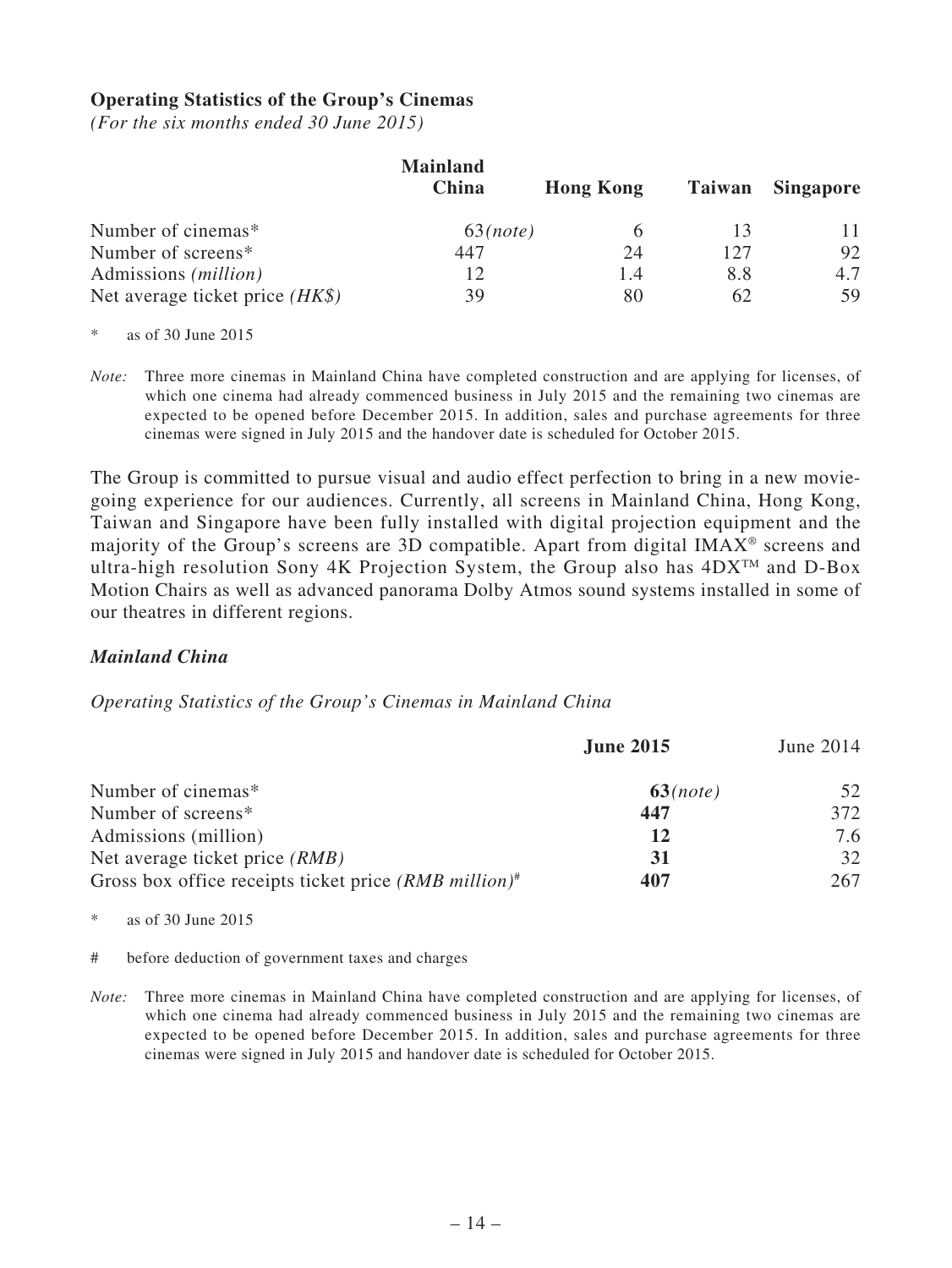During the six months ended 30 June 2015, the market gross box office receipts of urban areas in Mainland China increased by 48% to RMB20.4 billion while the Group's gross box office receipts generated by multiplexes in Mainland China increased by 53% as compared with the corresponding period last year. During the period under review, the Group opened 1 new cinema with 11 screens in the cities of Wuhan and acquired 3 cinemas in Shenzhen and Fushun. The Group's multiplexes in Mainland China served approximately 12 million patrons, representing 58% growth from the corresponding period last year. The average ticket price slightly decreased from RMB32 to RMB31 due to marketing activities launched to drive admissions. To attract and retain our valuable audiences, the Group shall further enrich our food and beverage selections and upgrade our overall service by privileging our membership program, improving comfortability and excitement of the cinema environment and promoting advancement of electronic and on-line ticketing systems so as to offer better value for money experience to our audience.

The earnings before interest, tax and depreciation of our exhibition business in Mainland China decreased by RMB2 million compared to the same period last year. Most of our cinemas secured a steady flow of audience and loyal members, which helped contribute to a stable growth of box office income. Net contribution to the Group is still under pressure due to the incubation period of newly-opened cinemas and the effects of additional depreciation and finance costs. The Group will continue to expand our market share in a cautious way by both organic growth and acquisition of potential cinemas within our existing operating provinces. During the reporting period, the Group acquired 3 cinemas from local operators in Shenzhen and Fushun and 3 more cinemas with 16 screens will be handed over to us by October 2015. We believe all these acquired cinemas will contribute stable revenue and profit to the Group in the very near future.

# *Hong Kong*

### *Operating Statistics of the Group's Cinemas in Hong Kong*

|                                                       | <b>June 2015</b> | June 2014 |
|-------------------------------------------------------|------------------|-----------|
| Number of cinemas*                                    | 6                | 6         |
| Number of screens*                                    | 24               | 24        |
| Admissions ( <i>million</i> )                         | 1.4              | 1.2       |
| Net average ticket price $(HK\$ )                     | 80               | 73        |
| Gross box office receipts ticket price (HK\$ million) | 110              | 89        |

as of  $30$  June  $2015$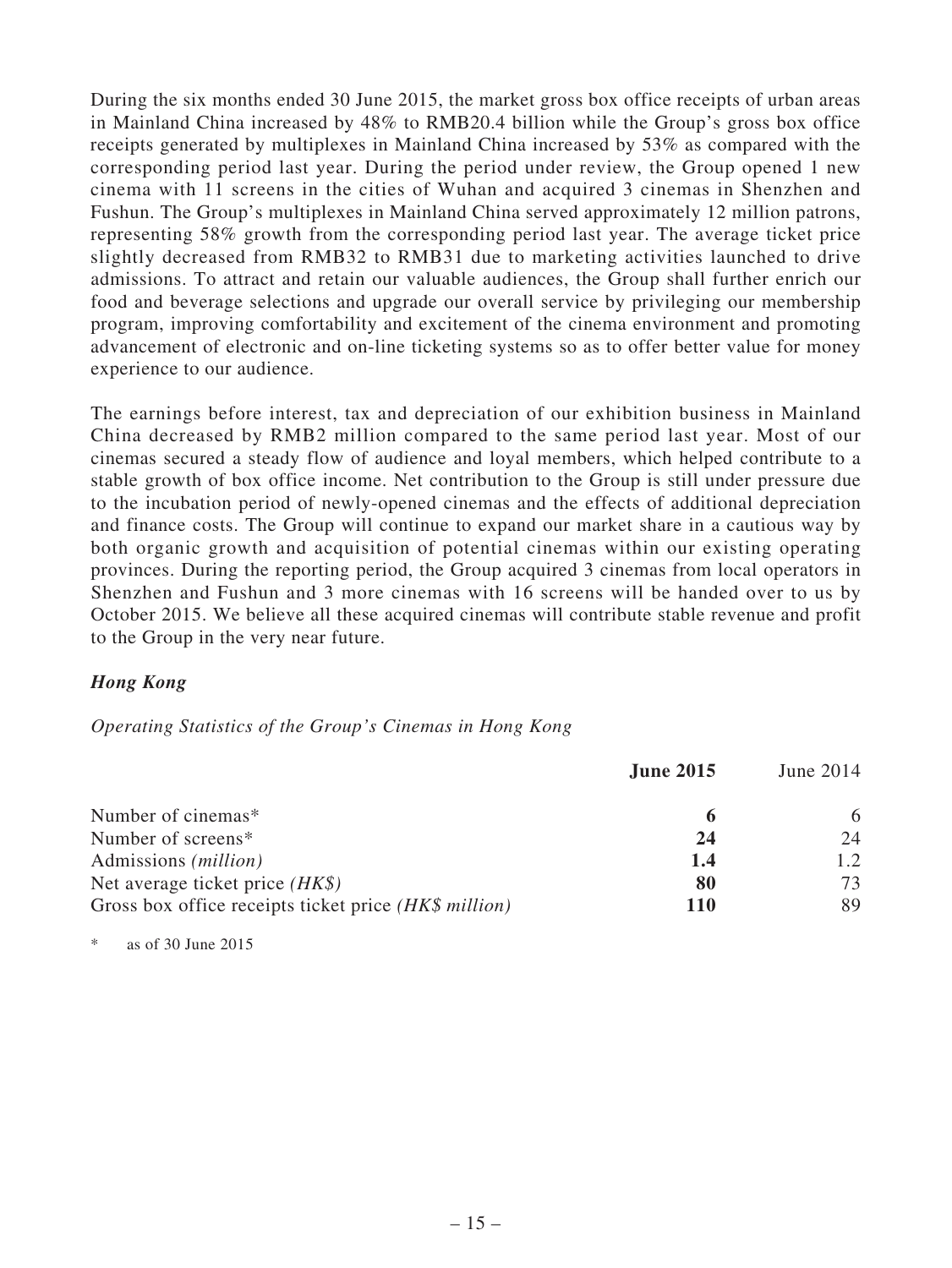During the period under reviewed, Hong Kong market as a whole recorded box office receipts of HK\$985 million, up by 14% from HK\$862 million for the corresponding period last year. The Group's cinemas in Hong Kong recorded box office receipts of HK\$110 million (30 June 2014: HK\$89 million), representing a substantial increase of 24%. In addition to box office receipts, concession sales receipts also recorded a 34% growth. The increase in box office income was mainly due to several record-breaking films were released during the reporting period like Avengers: *Age of Ultron (*復仇者聯盟2: 奧創紀元*); Jurassic World (*侏羅紀世界*); Little Big Master (*五個小孩的校長*)*. Average ticket price grew from HK\$73 to HK\$80 during the period since more 3D films were released which were well received by moviegoer. The Group will continue looking for potential sites in both Hong Kong and Macau and will actively participate in all bidding invitations from landlords.

### *Taiwan*

*Operating Statistics of the Group's Cinemas in Taiwan*

|                                                      | <b>June 2015</b> | June 2014 |
|------------------------------------------------------|------------------|-----------|
| Number of cinemas*                                   | 13               |           |
| Number of screens*                                   | 127              | 109       |
| Admissions ( <i>million</i> )                        | 8.8              |           |
| Net average ticket price (NTD)                       | 246              | 244       |
| Gross box office receipts ticket price (NTD billion) | 2.2              | 1.7       |

as of 30 June  $2015$ 

During the six months ended 30 June 2015, Taipei City's market box office receipts amounted to NTD2.11 billion (30 June 2014: NTD1.79 billion), an increase of 18% compared to the corresponding period last year. The Group's 35.71%-owned Vie Show cinema circuit recorded total box office receipts of NTD2,169 million, which represented a 28% increase compared to the same period last year. Vie Show continues to maintain its leading position with market share of 45%. The increase in box office receipts was mainly due to the opening of 2 new theatres in Tainan and Miaoli with 1 digital IMAX® screen installed in Tainan Dream Mall. In addition, record-breaking 3D Hollywood blockbusters which were released in the first half of 2015 helped to drive both box office income and average ticket price. The Group's share of net profit from Vie Show increased from HK\$12.2 million to HK\$20.2 million compared to the corresponding period last year. Apart from the increase in box office income, control over staff costs and the e-voucher system also helped to reduce operating costs. For the distribution business, Vie Vision generated considerable profit from distribution of *From Vegas to Macau 2 (*賭城風雲*2)* and *Dark Place (*暗處*)* during the reporting period.

For non-box office income, the Gold-class multiplex served by a dedicated catering team with a full kitchen helped to attract affordable middle -class audience and average spending reached NTD350 to NTD400 per person. In addition, "UNICORN" popcorn brand also extended its business to the Xinyi cinema circuit early this year and was popularly received by customers. Vie Show's operating and catering team will continue to develop new products for their audiences so that they can enjoy our food not only inside cinema houses but also take away and can enjoy everywhere at anytime.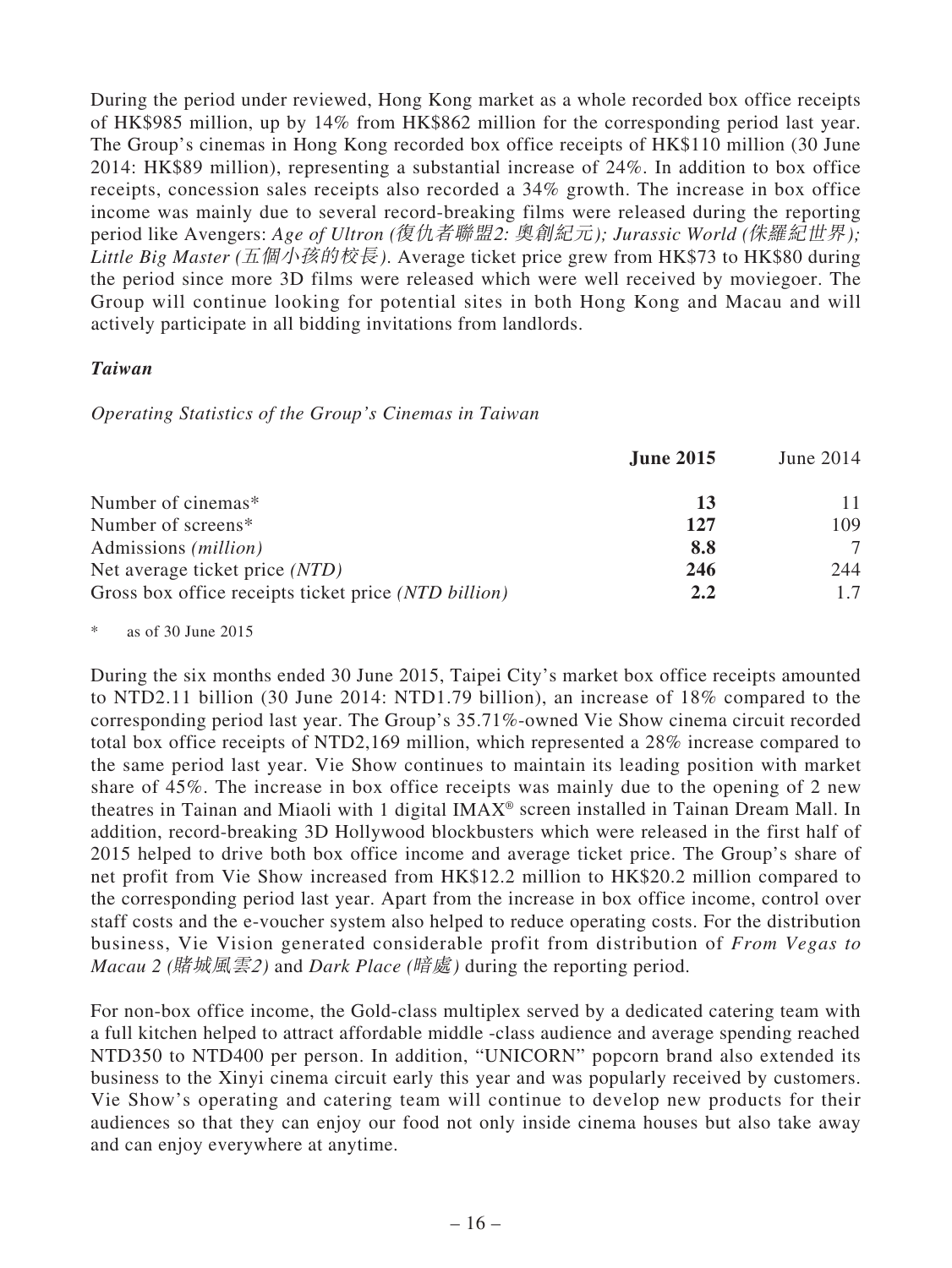# *Singapore*

*Operating Statistics of the Group's Cinemas in Singapore*

|                                                      | <b>June 2015</b> | June 2014 |
|------------------------------------------------------|------------------|-----------|
| Number of cinemas**                                  | 11               |           |
| Number of screens <sup>*#</sup>                      | 92               | 87        |
| Admissions ( <i>million</i> )                        | 4.7              | 4.6       |
| Net average ticket price $(S\$ )                     | 10.2             | 9.9       |
| Gross box office receipts ticket price (S\$ million) | 47.5             | 45.7      |

 $*$  as of 30 June 2015

# Marina Square was closed in September 2014 while the Suntec City Complex was opened in early November 2014.

During the six months ended 30 June 2015, the Singapore market's box office receipts totalled S\$114 million, up from S\$106 million for the corresponding period last year. The Group's 50%-owned Golden Village cinema circuit maintained its leading position with market share of 42% by reporting box office receipts of S\$47.5 million for the period, an increase of 4% over the corresponding period last year. The increase in box office receipts was mainly due to the new cinema at the Suntec City Complex comprising 11 screens with Gold Class and a IMAX® theatre opened last November. The performance of this new cinema was beyond management expectations and has already achieved breakeven during the first six months of operation. In addition, major Hollywood blockbusters like *Jurassic World (*侏羅紀世界*)*; Kingsman:the Secret Service and Taken 3 were well-received in the Singapore market. During the reporting period, the Group's share of net profit slightly decreased by 0.7% from HK\$28.2 million for the corresponding period last year to HK\$28.0 million.

# **Film & TV Programme Distribution and Production**

During the six months ended 30 June 2015, the Group's film distribution and production business recorded revenue of HK\$20 million (30 June 2014: HK\$32 million), a decrease of 37% compared to the same period last year. The distribution revenue was mainly generated by distributing *Little Big Master (*五個小孩的校長*); From Vegas to Macau 2 (*賭城風雲2*); Full Strick (*全力扣殺*)* and a few local releases in the Hong Kong region. For the production business, the Group will release the Golden Harvest classic movies remake *Fly me to Venus (*星語心願之再愛*)* in September 2015. High accolades were received from industry players after previewing this movie. The Group will continue to produce movies and TV programmes as well as Intellectual Property redevelopment in coming years by means of both selfinvestment and co-production with local and overseas studios and TV producers. The Group's film library with perpetual distribution rights continued contributing steady licensing income to the Group.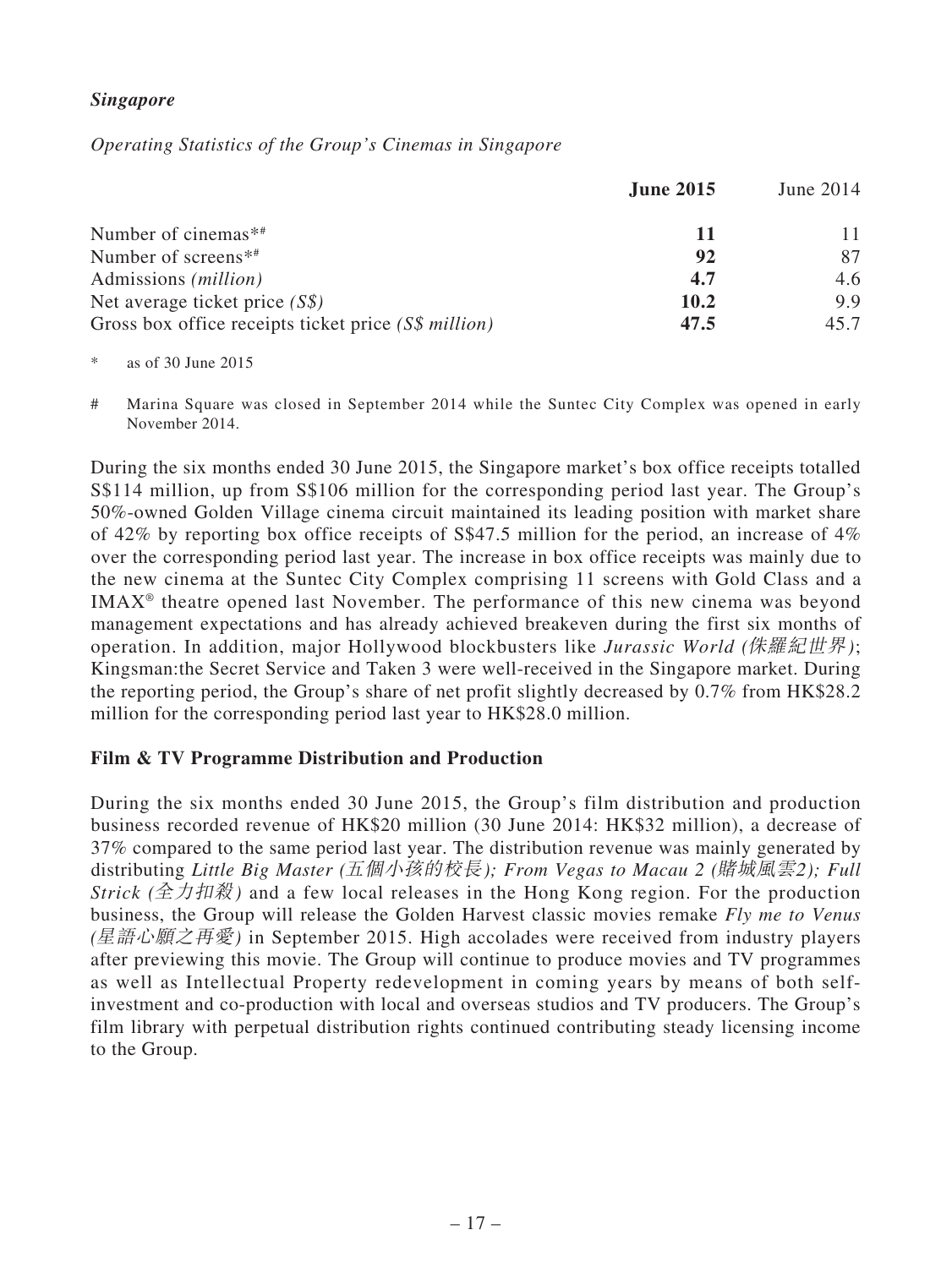# **PROSPECTS**

Looking ahead, the Group will continue to expand its cinema networks by organic growth and acquisition. As at 28 August 2015, the Group operated 64 cinemas with 454 screens in Mainland China and 2 cinemas with 11 screens are in various stages of internal renovation and are in the pipeline for opening. By the end of 2016, the Group expects to operate 78 cinemas with 542 screens in various cities in Mainland China based on lease agreements signed as at 28 August 2015. The captioned numbers above may vary due to the actual handover date, the progress of internal renovation, application for relevant licenses and the entering of new lease agreements during the period. In addition, the Group will keep identifying merger and acquisition opportunities in Mainland China. As at 28 August 2015, the Group had already signed sales and purchase agreements for 3 cinemas with 16 screens which will be handed over to us by October 2015.

In view of the growing demand for Chinese-language films, the Group will continue our production business through seeking opportunities in different platforms to co-operate with film and TV series production houses and looking for good scripts for Chinese language film and TV drama series co-productions. The Group will release the Golden Harvest classic movies remake *Fly me to Venus (*星語心願之再愛*)* in September 2015. High accolades were received from industry players after previewing this movie and we believe this movie will bring the Group considerable revenue in the second half of 2015.

Currently, the Group maintains reasonable liquidity and financial leverage. In order to cope with our business development, the Group will utilise and refinance available bank loan facilities to finance the various cinema projects in Mainland China and other investment opportunities.

# **FINANCIAL RESOURCES AND LIQUIDITY**

The Group maintained a stable financial position throughout the period and its operations were financed by internal funding, bank borrowings and accumulated retained earnings. As at 30 June 2015, the Group had cash and cash equivalents amounted to HK\$313 million (31 December 2014: HK\$406 million). The Group's outstanding bank loans totalled HK\$617 million (31 December 2014: HK\$724 million). The decrease in bank loans was mainly due to the repayment of certain bank borrowings during the period. As at 30 June 2015, the Group's gearing ratio, calculated on the basis of external borrowings over total assets stood at approximately 22% (31 December 2014: 26%). As at 30 June 2015, the Group has HK\$22 million pledged cash balance to secure its banking facilities. Management will continue to monitor the gearing structure and make necessary adjustments in light of changes in the Group's development plan and economic conditions to minimise the potential risk. Currently, the Group has reasonable financial leverage. In order to cope with the expansion, the Group will utilise and refinance the available bank loan facilities to finance the cinema projects, potential acquisitions in Mainland China as well as other investment opportunities. The Group believes that its current cash holding and available banking facilities will be sufficient to fund its working capital requirements.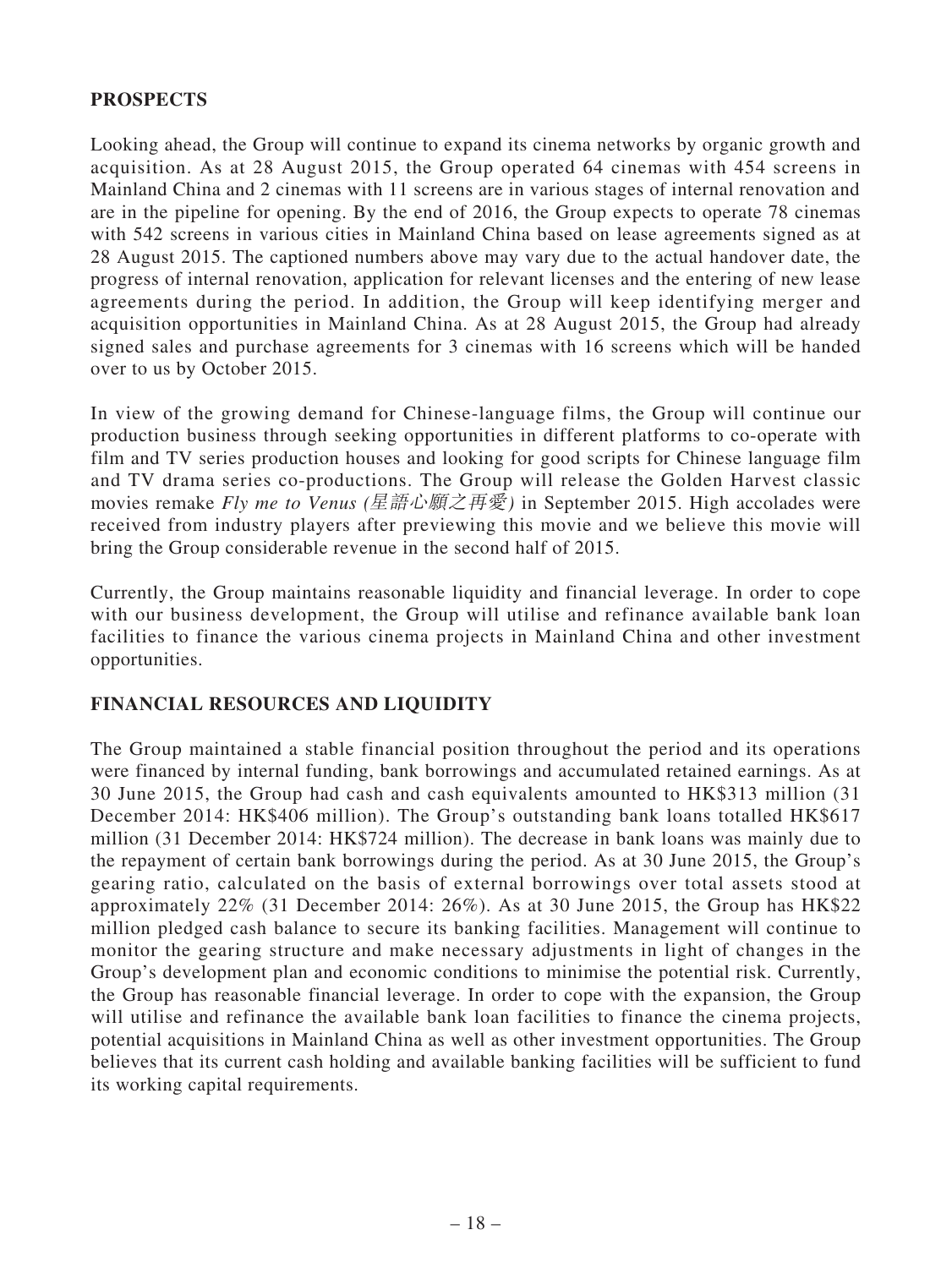The Group's assets and liabilities are principally denominated in Hong Kong dollars and Renminbi, except for certain assets and liabilities associated with the investments in Singapore and Taiwan. The overseas joint ventures of the Group are operating in their local currencies and are subject to minimal exchange risk. The directors will continue to assess the exchange risk exposure, and will consider possible hedging measures in order to minimise the risk at reasonable cost. The Group did not have any significant contingent liabilities or off-balance sheet obligations as of 30 June 2015 (2014: Nil).

# **EMPLOYEES AND REMUNERATION POLICIES**

As at 30 June 2015, the Group employed 1,602 (31 December 2014: 1,565) permanent employees. The Group remunerates its employees mainly by reference to industry practice. In addition to salaries, commissions and discretionary bonuses, share options will be granted to employees based on individual performance and contribution to the Group. The Group also operates a defined contribution retirement benefit scheme under the Mandatory Provident Fund Schemes Ordinance and, as at 30 June 2015, there was no forfeited contribution arising from employees leaving the retirement benefit scheme.

### **INTERIM DIVIDEND**

The Directors do not recommend the payment of any interim dividend for the period ended 30 June 2015 (30 June 2014: Nil).

# **PURCHASE, SALE OR REDEMPTION OF LISTED SECURITIES**

The Company has not redeemed any of its listed securities during the period ended 30 June 2015. Neither the Company nor any of its subsidiaries has repurchased or sold any of the Company's listed securities on The Stock Exchange of Hong Kong Limited (the "Stock Exchange") during the period.

# **COMPLIANCE WITH MODEL CODE**

The Company has adopted its own code on terms no less exacting than those set out in the Model Code for Securities Transactions by Directors of Listed Issuers in Appendix 10 of the Listing Rules (the "Model Code"). The Company has made specific enquiries with all the Directors and all of them have confirmed that they had complied with the requirements set out in the Model Code and the Company's Code for the period ended 30 June 2015.

# **COMPLIANCE WITH CODE ON CORPORATE GOVERNANCE CODE**

The Board recognises the importance of good corporate governance to maintain the Group's competitiveness and lead to its healthy growth. The Company has taken steps not only to comply with code provisions as set out in the Corporate Governance Code (the "CG Code") under Appendix 14 to the Listing Rules but also to aim at enhancing corporate governance practices of the Group as a whole.

For the period ended 30 June 2015, the Company has complied with the code provisions of CG Code, with the exception of code provisions A.4.1 and E.1.2.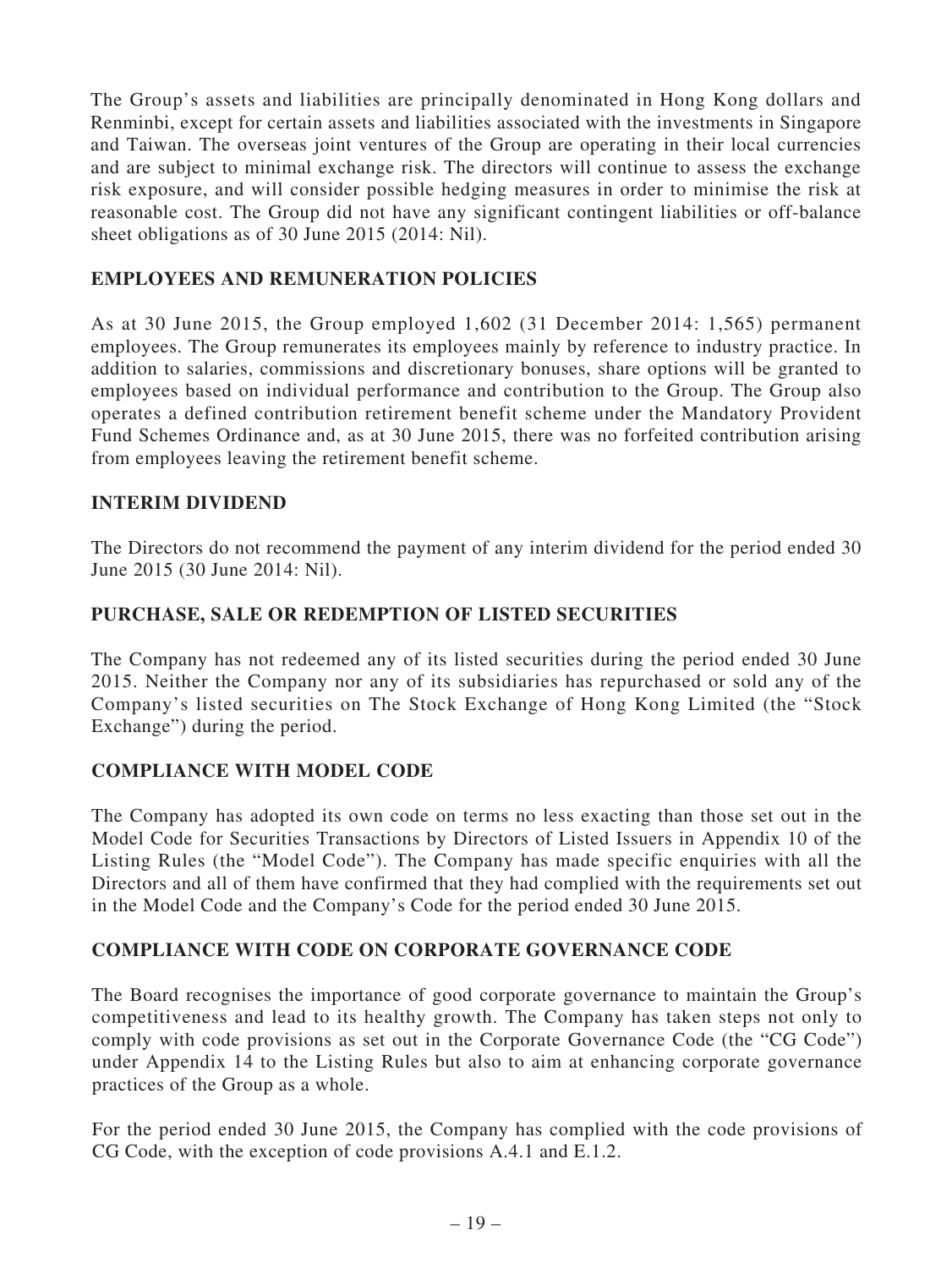Pursuant to code provision A.4.1 of the CG Code, non-executive directors of a listed issuer should be appointed for a specific term, subject to re-election. All non-executive Directors were not appointed for a specific term but are subject to the requirement of retirement by rotation and re-election at least once every three years at the annual general meetings of the Company in accordance with the relevant provisions of the Company's Bye-laws, accomplishing the same purpose as being appointed for a specific term. As such, the Company considers that sufficient measures have been taken to ensure that the Company's corporate governance practices are no less exacting than those in the code provisions of the CG Code.

Code provision E.1.2 requires the chairman of the Board to attend the annual general meeting of the Company held on 5 June 2015 (the "AGM"). Mr. Wu Kebo, the Chairman of the Board, was unable to attend the AGM due to other business commitment. Mr. Li Pei Sen, who took the chair of the AGM, together with other members of the Board who attended the AGM were of sufficient calibre and knowledge for answering questions at the AGM.

# **AUDIT COMMITTEE**

The Audit Committee was established with written terms of reference in accordance with the CG Code. The Audit Committee is delegated by the Board to assess matters related to the financial statements and to perform the duties, including reviewing the Company's financial controls and internal control, financial and accounting policies and practices and the relationship with the external auditor. The Audit Committee has reviewed the systems of internal control and the financial statements for the period ended 30 June 2015.

# **PUBLICATION OF INTERIM RESULTS AND INTERIM REPORT**

This announcement is published on the websites of the Company and the Stock Exchange. The interim report of the Company for the period ended 30 June 2015 will be dispatched to the shareholders and made available on the same websites in due course.

# **APPRECIATION**

I would like to take this opportunity to thank my fellow Directors, as well as the management and all our employees for the contribution they have made towards the Group's continued progress, and to our shareholders, customers and business partners for their support.

> By order of the Board **Orange Sky Golden Harvest Entertainment (Holdings) Limited Wong Kwan Lai** *Company Secretary*

Hong Kong, 28 August 2015